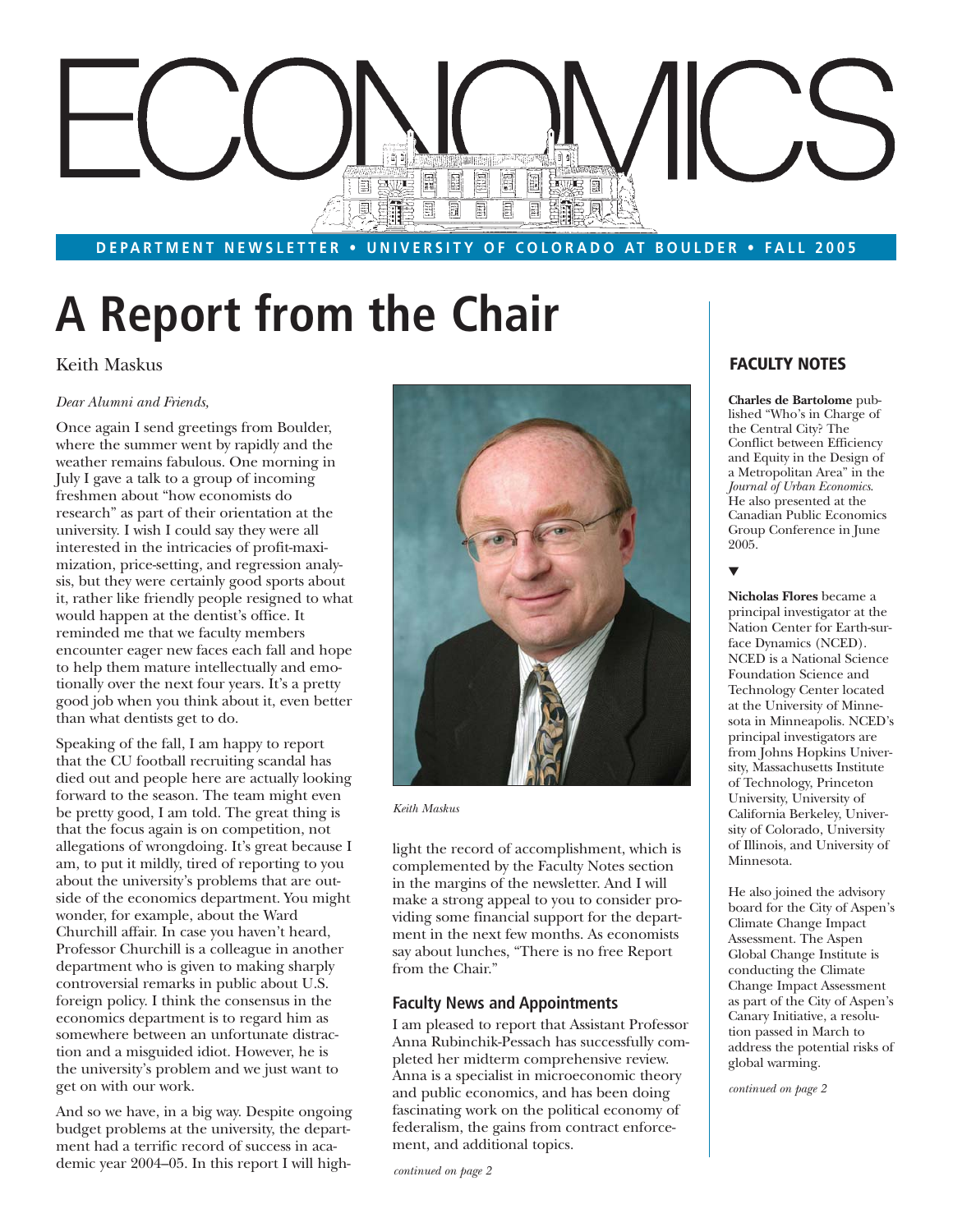### **FACULTY NOTES** *(cont.)*

**Philip Graves** had two papers come out in 2004, has one coming out in September 2005, and another forthcoming in 2006. He also wrote a book review in 2005 for the *Journal of Economic Literature*. Phil has begun a book titled *Environmental Economics for Environmentalists: How to Play Within the "Rules of the Game" and Win!* He has three publishers, based on a preliminary table of contents, waiting to see sample chapters that are nearly complete. Since the last Faculty Notes, Phil has presented The Gosnell Lecture at the Rochester Institute of Technology ("Proper Valuation of Public Goods: Policy Implications," September  $22, 2004$ ). In addition, he presented "Resource Misallocation from Goods Misvaluation: When Psychological Underpinnings of Demand Matter," "Linking Regional Science and Urban Economics: Long Run Interactions Among Preferences for Amenities and Public Goods," and "Over-Development of Rural Areas Due to Non-Optimal Urban Public Good Provision," at the 51st Annual North American Meetings of the Regional Science Association International, Renaissance Seattle, Seattle, Washington, November 11–13, 2004.

### ▼

**Frank Hsiao** has published the following papers: "The Chaotic Attractor of Foreign Direct Investment—Why China? A Panel Data Analysis" (with Mei-Chu Hsiao), *Journal of Asian Economics*, Fall 2004; "Korea and Taiwanese Productivity Performance: Comparisons at Matched Manufacturing Levels" (with Changsuh Park), *Journal of Productivity Analysis*, Spring 2005. His paper, "Colonialism, Learning and Convergence: A Comparison of India and

*continued on page 3*

# **From the Chair,** *continued from page 1*

The department saw two successful tenure cases in the last year. Assistant Professors Martin Boileau and Murat Iyigun were both granted tenure and promoted to associate professor. Martin is a specialist in international finance and the international transmission of real business cycles. He has published a series of important articles on these subjects, offering new and insightful explanations for the propagation of business cycles. These articles appear in such outstanding journals as *Journal of Monetary Economics, International Economic Review*, and *Journal of International Economics.* His models prominently feature the role of asymmetric information between economic agents in explaining macroeconomic fluctuations.

Murat is also a macroeconomist, though recently he has specialized in economic development and the economics of the family. He has published recent articles in such journals as *International Economic Review, Economic Journal, Journal of International Economics, Journal of Development Economics*, and *European Economic Review*. He has written extensively on the growth impacts of decisions people make to accumulate human capital through education and training, while analysis of technological change is also important in his work. We are delighted that both Martin and Murat were promoted and will serve as the backbone of the department's offerings in macroeconomics, international finance, and economic growth for years to come.

Finally, Associate Professor Yongmin Chen was successfully promoted to full professor. Yongmin is a specialist in microeconomic theory and industrial organization, with particular interests in strategic behavior and pricing. He has published in outstanding outlets such as RAND *Journal of Economics, International Economic Review*, and *Journal of Industrial Economics*. Yongmin explains some of this work in an accompanying article in this newsletter.

In addition to these positive decisions, the department had an extraordinarily successful year in recruiting new faculty members. At the assistant professor level, we were able to recruit Jennifer Lamping, a microeconomic theorist who just completed her PhD at Columbia University. Jennifer wrote an intricate and interesting theoretical dissertation on the nature of decisions made in auctions, analyzing certain remarkable features of price signals made available to auction participants. Jennifer will teach graduate and undergraduate economic theory in our department.

We also undertook a joint search with the Institute of Behavioral Science (IBS), resulting in the hiring of Tania Barham, who

recently successfully defended her PhD dissertation at the University of California, Berkeley. Tania is a health economist, which is an area of need that we had been hoping to fill for some time. Tania's dissertation analyzed the effects of Mexico's Progresa program on infant mortality. Progresa is a welfare program in rural Mexico that was implemented in the late 1990s and provides monetary support, health care, and health education to poor mothers. Tania discovered that the program has had a large impact on reducing infant mortality. She will teach microeconomics, statistics, health economics, and economic development in our department.

The department was also extremely fortunate to hire two prominent economists from the University of Texas. First, Carol Shiue, who will be a tenured associate professor, is a specialist in economic development and Chinese economic history. She has written seminal papers on the extent of market integration and the role of disaster relief in 18th-century China. She has worked recently on the role of market integration in economic development, with comparative analyses of imperial China and Europe before the industrial revolution. These papers are prompting reconsideration within the economic history profession of what really caused European economic growth and Chinese stagnation. Her papers appear in *American Economic Review, Journal of Economic History*, and elsewhere. Carol discusses her work in a companion piece in this newsletter. She will teach economic history and economic development in our department.

Second, Wolfgang Keller, who also will be a tenured associate professor, is a leading authority on international trade, technological innovation, and the diffusion of new information across borders. He has published papers in *American Economic Review, Journal of Political Economy, Journal of Development Economics*, and other outstanding journals. He is also a research associate at the National Bureau of Economic Research. Wolfgang will teach economic theory, international trade, and economic growth.

Together, these economists will do much to push the research and teaching programs here beyond what we have achieved to date. The fact that the department was able to hire four outstanding scholars in the face of significant budgetary difficulties at the university was almost miraculous. I am grateful to my colleagues for their hard work in the recruiting process and to the Dean of Arts and Sciences for supporting our requests.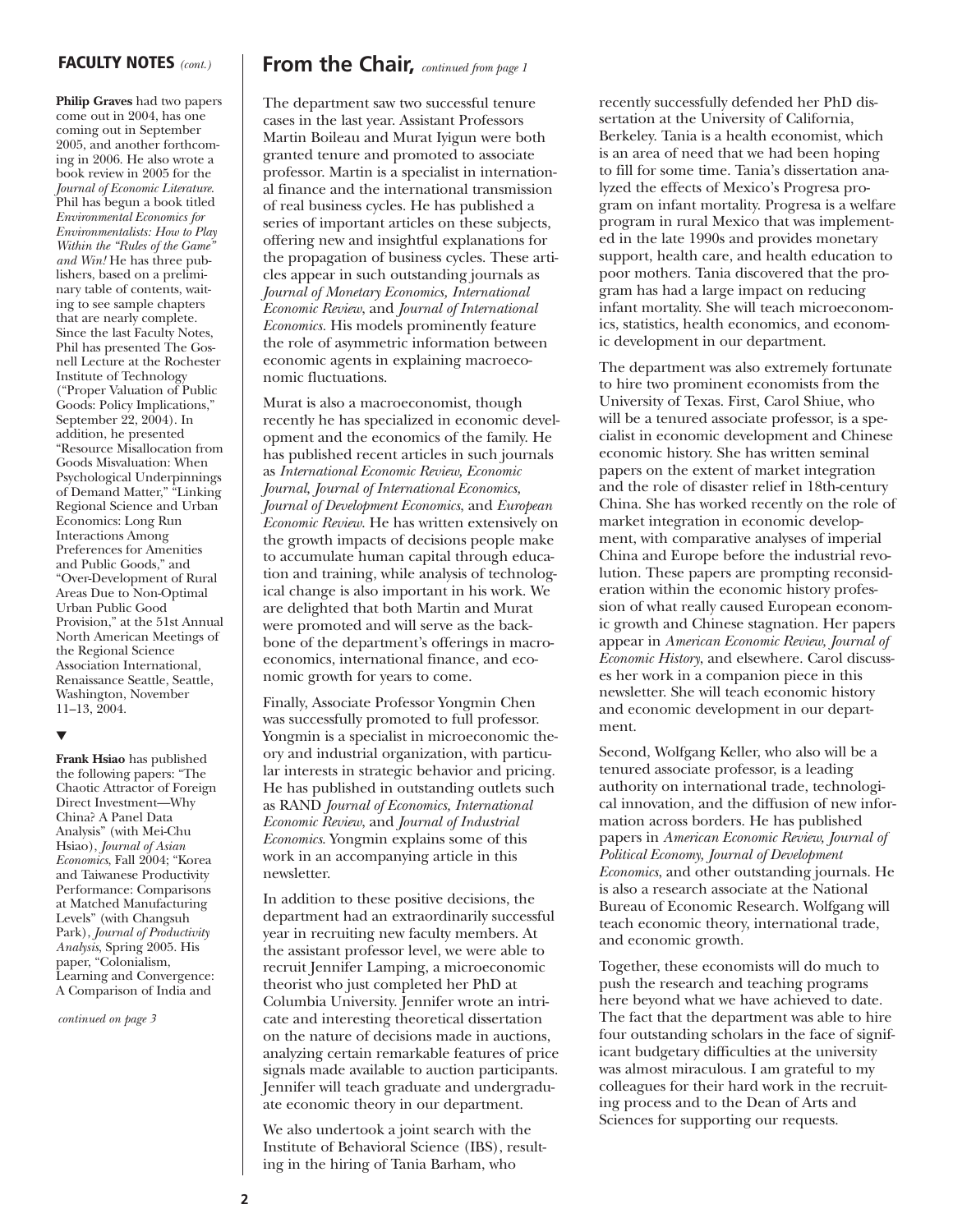Unfortunately, I must also report the resignation of Associate Professor Tom Rutherford, who moved to Ann Arbor, Michigan for family-related reasons. Tom will continue to be affiliated with our department in certain teaching and research activities. We look forward to working with him for some time to come.

### **Teaching Notes**

Undergraduate students at the university continue to make the Department of Economics their academic home, in large numbers. We currently have nearly 1,000 declared majors and another 250 minors in economics. Our graduation ceremony in May was again very large, with over 150 graduating seniors and about 1,000 family members and friends in attendance. In academic year 2003–04 the number of undergraduate students in economics courses exceeded 9,500. We still teach the greatest number of student credit hours on campus.

It is a challenge teaching so many students, but we strive to ensure quality instruction in the classroom. Despite these large enrollments, overall student evaluations of economics classes have improved. One reason is that we are fortunate to have many outstanding visiting instructors who do a good job in the classroom. Another is that our graduate teaching assistants are committed to the teaching mission of the department. Ultimately, however, the high marks reflect a real dedication on the part of our faculty to provide rigorous and engaging course experiences for undergraduate students. Surveys of senior economics majors indicate considerable satisfaction with their learning experience.

We also maintain an outstanding honors program, which now enrolls over 20 students per year. These students are well-trained, curious, and smart. We expect our honors students to undertake an entirely new piece of analysis, combining basic economic theory with original data sets and reaching conclusions to interesting questions. The quality of these theses is truly outstanding. Another opportunity for broader study is our large and successful internship program, in which students complete an internship with a local or national enterprise and, under faculty supervision, write a research paper about the experience.

At the graduate level, interest in our doctoral program remains high. The number of outstanding applicants has risen rapidly over the last three years. This semester we expect to enroll around 15 to 18 new students, which is a reasonable number for us. As you know, our students come from the United States and from countries all over the world.

One reason for this interest is our continued strong record in placing our doctoral students into satisfying careers. The new economists who completed training since the last newsletter have taken jobs at George Washington University, the Thailand Development Research Institute, California State University at Long Beach, Allegheny College, University of Denver, and KPMG, a major consulting firm. We will have a large group of students entering the professional market this coming year and we expect them to be similarly placed.

An excellent new feature of our graduate training is that we now provide training in English, accent reduction, and classroom pragmatics for our foreign graduate students who wish to be supported as teaching assistants and graduate instructors. Despite their commitment to solid teaching, occasionally there are difficulties in communication arising from differences in language, accents, and culture, especially when the TAs and freshman students are in a classroom together for the first time. The new program should do much to alleviate the concerns of undergraduate students on this score and help train our doctoral students for academic careers.

### **Staff News**

The department was delighted to welcome Georgiana Esquibel back to our staff for a few months earlier this year. Former graduate students will recall Georgiana as our graduate secretary for many years. And we were sorry to see Grace Norman leave us at the end of July, 2005. Grace, who was a patient and generous member of our community for many years, retired in order to spend more time with her new grandson. We wish her all the best.

# **A Special Request**

It has been the tradition in past newsletters not to make particular pleas for financial support from alumni and friends, hoping that simply listing the mailing address for donations would be sufficient to encourage you to think of us. With this newsletter, however, I must begin the process of soliciting your advice and support more personally. I do this because we have developed a special need over the last few years that must be addressed with a departmental fundraising campaign.

*continued on page 5*

Taiwan," appeared as the leading paper in the *Journal of the Asia Pacific Economy* (with Mei-Chu Hsiao), May 2005. His previous paper, "Miracle Growth in the Twentieth Century—International Comparisons of East Asian Development" (with Mei-Chu Hsiao), originally published in *World Development*, 2003, has been translated in Japanese and published in *Kaetsu University Research Review*, Tokyo, Japan, December 2004. Several papers are still in the pipeline.

In January 2005, Frank served as a discussant at a session of the Association of Indian Economic Studies (AIES) at the 2005 Allied Social Science Associations (ASSA) Annual Meeting in Philadelphia, Pennsylvania. He was an invited speaker at the Taiwanese History and Culture Symposium, San Diego, California, in February, and at the Midwest Conference of the Intercollegiate Taiwanese American Students Association (ITASA), Northwestern University, Evanston, Illinois, in April. He presented a paper on "Taiwan and China: Special State-to-State Economic Relations and Taiwan"s FTA Policy" (with Mei-Chu Hsiao) at a conference hosted by the Department of Economics, the City College of the City University of New York, New York, in May, and also served as a chair at the International Symposium on the U.S.-Taiwan Free Trade Agreement: Challenges and Prospects, Washington, D.C., in May.

*continued page 4*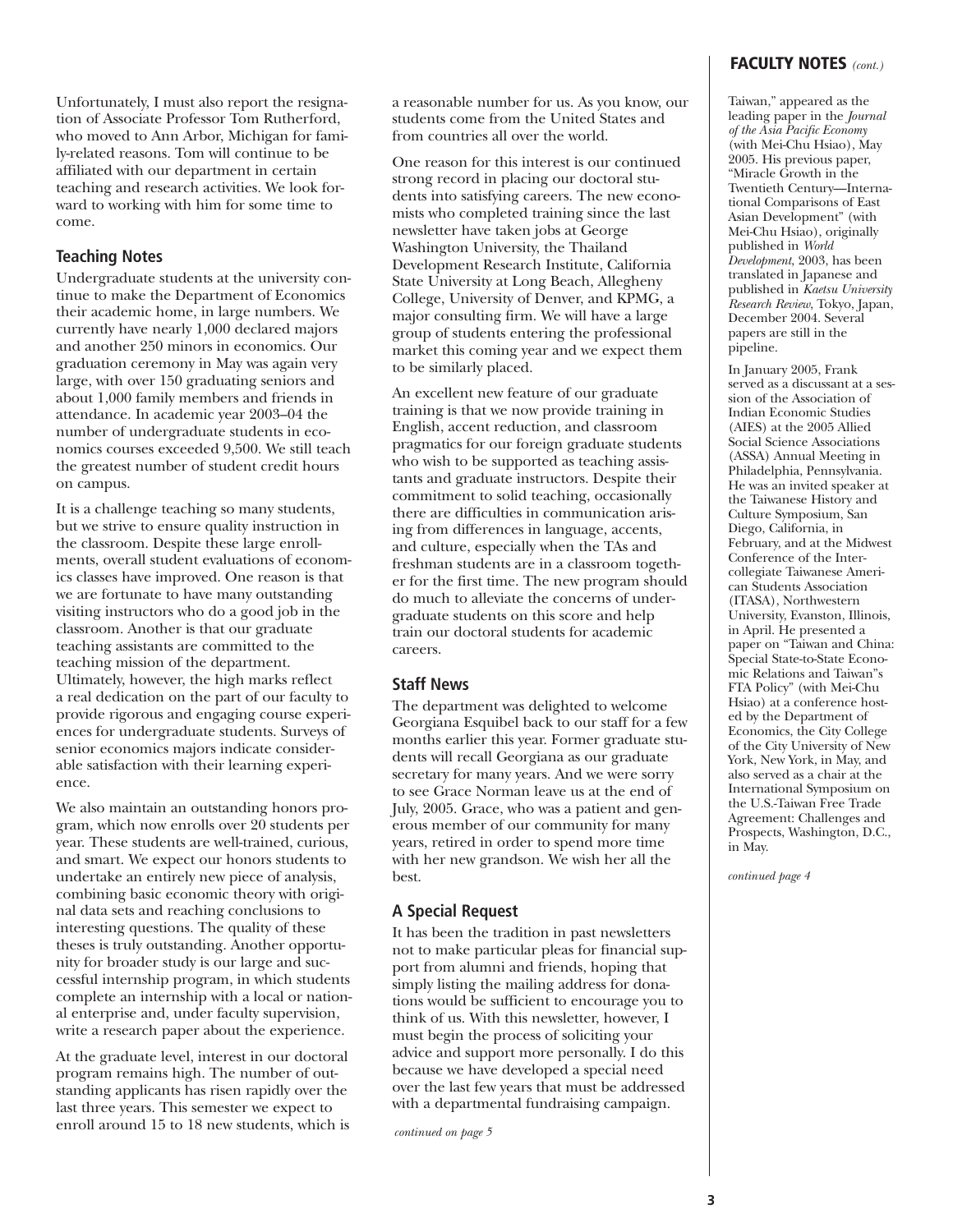## **FACULTY NOTES** *(cont.)*

**Keith Maskus** edited, along with Professor Jerome Reichman of Duke University Law School, a book titled *International Public Goods and the Transfer of Technology under a Globalized Intellectual Property Regime*, Cambridge University Press, 2005. His recent publications include: "Quantifying the Impact of Services Liberalization in a Developing Country" (with Denise Konan) World Bank Policy Research Paper 3193, *Journal of Development Economics*, 2006, forthcoming; "Transfer of Technology to Developing Countries: Unilateral and Multilateral Policy Options" (with Bernard M. Hoekman and Kamal Saggi), World Bank Policy Research Paper 3332, *World Development*, Vol. 33, No. 10, October 2005, forthcoming; "Using the International Trading System to Foster Technology Transfer for Economic Development," *Michigan State University Law Review*, Vol. 2005, No. 1, Spring, 219–242; "Vertical Pricing and Parallel Imports" (with **Yongmin Chen**), *Journal of International Trade and Economic Development*, Vol. 14, No. 1, March 2005, 1–18; "The Price Impact of Parallel Imports in Pharmaceuticals: Evidence from the European Union" (with Mattias Ganslandt), *Journal of Health Economics*, Vol. 23, No. 5, September 2004, 1035–1057.

During the past year, Keith presented papers at several conferences: Chinese Economists Society, Conference on "Sustainable Economic Growth in China," Chongqing, June 2005; CREI, World Bank, and Universitat Pompeu Fabra, Conference on "R&D and Innovation in the Development Process," Barcelona, June 2005; Keio University and Yokohama National University, Conference on "East Asian Economic Linkages: Trade, Innovation, and Growth," Yokohama, Japan, December 2004.

*continued on page 5*

# **Explaining Economic Growth: A Comparative Approach from the Viewpoint of Economic History**

### Carol H. Shiue

My interest in comparative economic history, and the economic history of China in particular, is motivated by the desire to fill in gaps in our knowledge of economics of the past, as well as a recognition that answers to historical questions can improve our understanding of the way economies work more generally. The study of economic history has always interested me because it allows us as economists to test theories of economic behavior in other times and places besides our own, and to ask if these general theories hold true when applied to other times and places as well, and if not, why not. Here, I give a very brief and selected introduction to some of these ideas, and the reasons why I find them important and interesting. The reader may find more details in the journal titles and working papers mentioned below.

Perhaps the biggest unanswered question in the economic history of human society is why, after millenniums of virtually zero economic growth per capita, a handful of countries located in Northwest Europe were able to escape that pattern sometime in the mid-18th century. Why did the Industrial Revolution happen when it did, where it did? The answer to this question seems vitally important because it may hold clues to what conditions are necessary if poorer countries today are to become richer, and how even richer economies can continue to advance. Some of the most persuasive answers that have emerged from economists suggest that the Industrial Revolution is the outcome of the evolution of European institutional forms—yet this is a conclusion that has for the most part been primarily informed by the history of European economies. Interestingly, when we consider the situation in non-European economies, what many researchers have found is that some of the key causal factors attributed to the European economic story of growth may not be as unique as we once thought, or at very least would require some sort of deep revision to their former interpretation.

For example, it has been often proposed that the Chinese emperor and the officials below him were extortionist, effectively choking off any possibility of economic growth through arbitrarily high taxation and intervention in the workings of the economy. Under such

circumstances, it is not difficult to understand why China did not develop. This belief, however, may have more to do with vaguely defined notions of "good institutions" of governance, than with knowledge we could gain from a direct quantitative comparison of the performance of past economies or the examination of the Chinese state and the economy. Quantitative comparisons, for example, of Chinese tax rates and total government revenue show that they were rather low relative to those in Europe. And contrary to the picture of an arbitrary and extortionist state, there is evidence, drawn from court documents and private contracts, suggesting that Chinese magistrates arbitrated in accordance with agreements in signed contracts. In my research—one article published in the *Journal of Economic History* (March 2004 issue) and another in the *Journal of Interdisciplinary History* (Summer 2005 issue)—I use a wide variety of secondary and primary sources to expand on these ideas and discuss debates centered on the commitment of the bureaucracy and the effectiveness of the state toward famine prevention; and I consider ways in which the inconsistencies in intergovernmental policy incentives inherent to the very structure of the Chinese state determined its effectiveness in carrying out stated goals.

To give another example, it is usually supposed that unfettered free markets and market-supporting institutions encourage economic growth, and that the scope of markets was relatively free in the advanced areas of Europe far earlier. In contrast, the presence and the nature of markets in the case of China have been much more disputed. China's economy has variously been described as stagnant, with limited scope of exchange outside the informal sector, or dynamic, with a significant amount of trade even over long distances. Yet stagnation and dynamism are relative terms. Thus, which one of these two widely differing interpretations is correct must be assessed in a global comparative sense, and with comparable data. Certainly, a more efficient economic system should be more productive. It is also likely that large increases in incentives to invest occurred only after the onset of the Industrial Revolution, when the returns were much higher. To address some of these questions, I have, in a sequence of articles, studied the extent of trade in China, and in Europe, with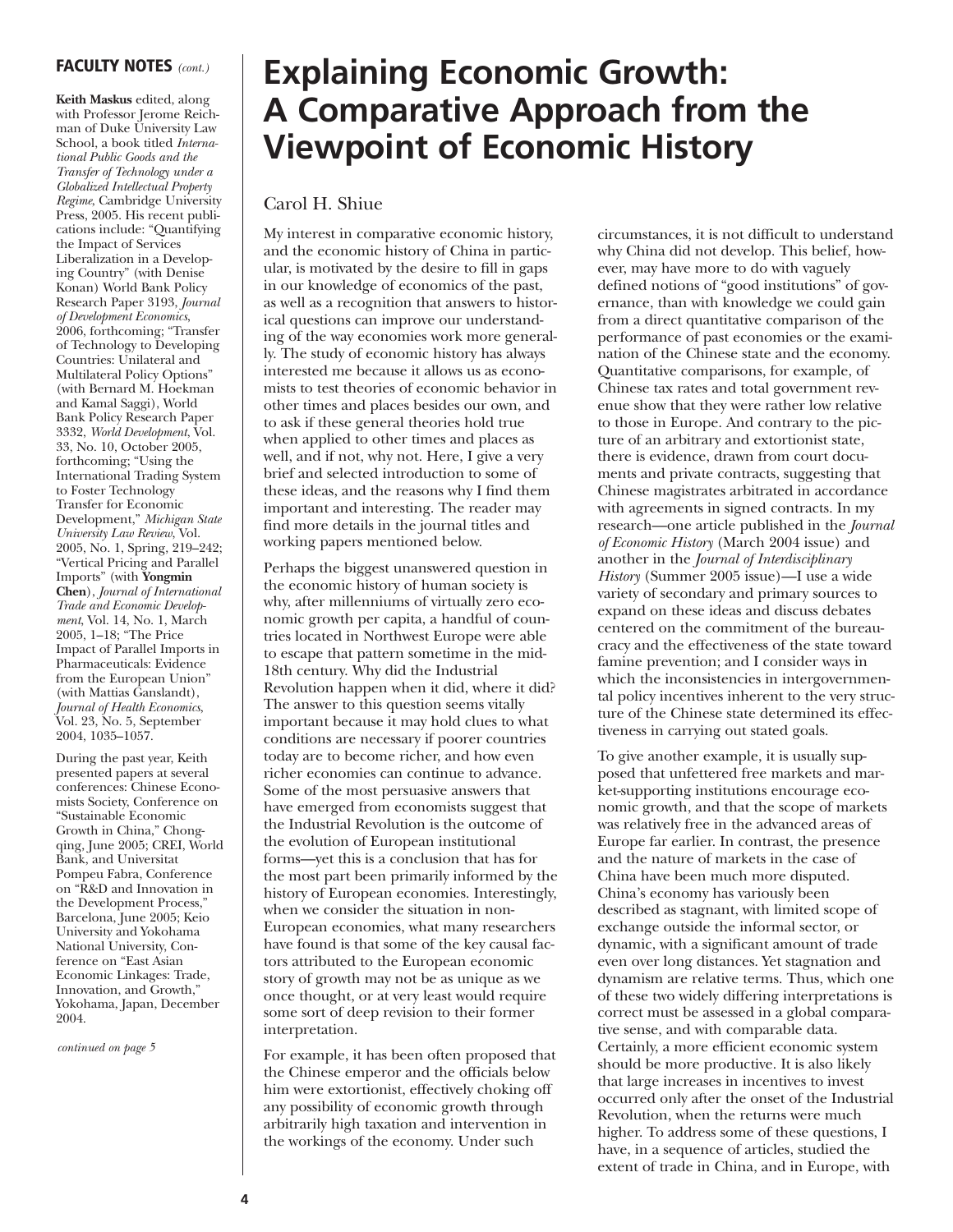some articles focusing on the regions separately, while other articles look at the regions comparatively.

In an article in the *American Economic Review* (December 2002 issue), I use data I collected from 18th-century archival records on prices to measure the extent of market integration. Acquiring the data, however, turned out to be a most exciting part of the project since this gave me the rare opportunity to visit Beijing for some months to read the handwritten letters and documents of high-ranking Qing period (1644–1911) officials. What the accumulated numerical data collected over many decades by many officials revealed was that the overall level of market integration was higher than historians and economists previously thought, and that intertemporal mechanisms, such as the storage of grain from one year to the next, are an important substitute for trade.

In a separate article in the *European Review of Economic History* (August 2005 issue), I considered the European context. Over the first half of the 19th century, a Prussian customs union known as the Zollverein gradually unified a scattered confederation of states under an internal free trade agreement (much as today's North American Free Trade Association—NAFTA—does for North America). As the policymakers effectively dismantled economic borders at a well-specified point in time, this provides an interesting "natural experiment" that can be used to help shed light on the impact of borders in the 19th century. Moreover, comparisons of historical and contemporary border effects helps to provide a better understanding of the impact of political boundaries and trade costs over time on economic integration.

Finally, considering the Chinese and European economies in a single article, I have written a paper jointly with Wolfgang Keller that was published as CEPR Working Paper # 4420 (June 2004) and NBER Working Paper # 10778 (September 2004). This paper compares the actual performance of markets in Europe and China, two regions of the world that were relatively advanced in the preindustrial period, but would start to industrialize some 150 years apart. The analysis covers economies that accounted for about two-fifths of the world's population in the mid-18th century, and it considers some three centuries of data. My findings there suggest that relative levels of market function in China and Europe were similar prior to the Industrial Revolution, and that higher efficiency in Europe was seen only in the 19th century when industrialization was already underway. Rather than being a key condition for subsequent growth, gains in efficiency appeared simultaneously with the turning

point of modern growth. Market efficiency could well be a necessary, but not sufficient, condition for growth. These results are important and exciting because they give us new clues as to where (and where not) to look for the fundamental causes of economic growth. This research is now funded by a grant from the National Science Foundation for the years 2005–2008.

# **From the Chair,** *continued from page 3*

The campaign itself is explained later in this newsletter. In a nutshell, however, the costs of recruiting top-quality faculty have risen very rapidly in the last few years. The university has been as supportive as possible in terms of salaries. However, CU is unable to help with the costs of interviewing prospective faculty members and offering financial packages at the hiring stage, including startup funds for summer research support and computers. Similar expenses are incurred for retaining excellent faculty who may be recruited by other universities. For example, in the last academic year the department had to compete with offers from top universities for two senior scholars on our faculty. It is clear to me that these costs are going to mount higher in the future.

For this reason, we will be undertaking a campaign in the next few academic years to establish a Faculty Enhancement Fund. We hope to raise at least \$750,000 for the fund, which will put the department on a sustainable basis for meeting the costs of competing for excellent faculty. Contributions from existing faculty and members of our advisory board have established a good start for this campaign, but we definitely need the help of our friends and alumni. Please take the time to fill out the donation form provided in the newsletter and submit your contribution in the envelope provided. Please mark the contribution for "Economics Faculty Enhancement Fund" to be sure it is allocated correctly. Of course, if you wish to contribute to the department for other purposes, we would greatly appreciate that as well. The Enhancement Fund, however, is our top priority for the coming year.

Thank you, Keith Maskus, Chair

### **FACULTY NOTES** *(cont.)*

**Robert McNown** recently published the following: "A Time Series Model of Fertility and Female Labour Supply in the UK," *Applied Economics*, Volume 37, Number 5, March 2005, 521–532 (with Cristóbal Ridao-Cano); "The Effect of Child Benefit Policies on Fertility and Female Labor Force Participation in Canada," *Review of Economics of the Household*, Volume 2, number 3, September 2004, 237–254 (with Cristóbal Ridao-Cano). Cristóbal Ridao-Cano, a 2002 PhD Graduate, currently works as an economist for the World Bank.

**Mushfiq Mobarak** recently published the following: "Democracy, Volatility and Development," *The Review of Economics and Statistics* 87 (2), May 2005; "The Impact of Urban Spatial Structure on Travel Demand in the United States," *The Review of Economics and Statistics* 87 (3), August 2005 (with A. Bento, M. Cropper, and K. Vinha).

During the past year he received several awards: the Junior Faculty Development Award, University of Colorado at Boulder, 2005, for research on "Are There Negative Spillovers from Decentralization? Declining Water Quality in Brazil"; the Dean's Fund for Excellence Grant Award, University of Colorado, 2004 for research on "The Political Economy of Electricity Distribution"; the Center for Advancement in Research and Teaching in the Social Sciences Grant Award, 2004–05 for research on "Do Multi-National Corporations Seek Out Politically Connected Firms? Evidence on Local Partner Search by MNCs in Indonesia."

Mushfiq also presented at seminars in the Economics Departments at Columbia University, University of Illinois, and the University of Colorado at Denver in addition to the Trade Workshop at the National Bureau of Economic Research.

*continued on page 6*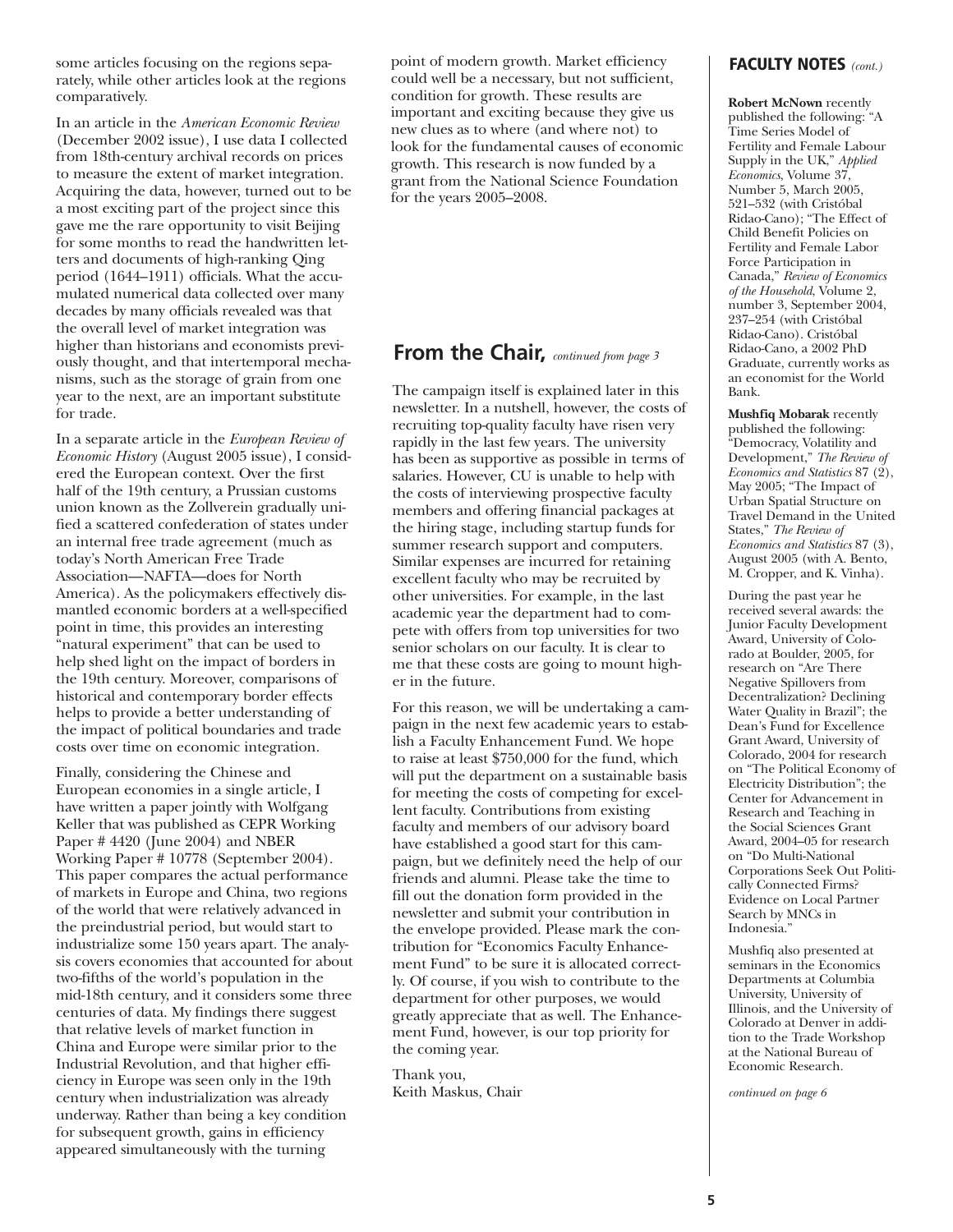**Anna Rubinchik-Pessach** has presented her work "Does It Take a Tyrant to Implement a Good Reform?" (jointly with Ruqu Wang) at the Macroeconomics and Political Economy workshop at Tel-Aviv University (December 2004), the Canadian Economic Theory Meetings in Vancouver (March 2005) and at the 16th International Conference on Game Theory in Stonybrook (July 2005). She also presented the paper "Demand for Contract Enforcement and Gains from Trade" (jointly with Roberto M. Samaniego) at the Public Economic Theory Meetings in Marseille (June 2005) and a paper titled "Composition of Public Spending and the Architecture of the Cabinet" at the Stanford Institute for Theoretical Economics (August 2005).

# **FACULTY NOTES** *(cont.)* **2006: Celebrating 50 Years of the Economics Department**

We recently discovered that 2006 will be the 50th anniversary of the founding of the "modern" economics department at CU-Boulder. This is an event worth celebrating, and we will elaborate on that later in this story. But first, we thought readers may enjoy learning the history of the department, which we have extracted from the university's archives. We are grateful to Alex Garcia, a student in the history department, for undertaking this research.

The first signs of economics being offered at the CU-Boulder in fact came in the late 1870s, when such courses as Economic Geology and Political Economy were required on the road to earning a University Science degree. By the early 1880s, a new course titled School Economy was available for students to take. Prior to that point there were no faculty listed as teaching economics. However, this changed in 1884, when James W. Bell became the first faculty member to be listed as a professor of political economy and history.

However, the first indication of an independent college or department of economics was not until 1906, when the College of Commerce was established. The College of Commerce was contained within the larger College of Liberal Arts. At this time the title "instructor of economics" was used to refer to faculty in our discipline. By 1939, economics had become a departmental subheading under the broader Department of Economics, Sociology, Political Science, and Anthropology—all housed in the Hellems building.

These four sub-disciplines were named separate components of the university's Social Sciences Department in the early 1950s. Economics remained under the Social Science heading until 1956, at which time all four of these categories became autonomous departments and were catalogued independently in departmental listings.

From its creation in 1956 through the 1958– 59 academic year, the economics department remained in Hellems. After that the department was moved to the chemistry building, where it remained for nearly a decade. Following the 1965–66 academic year the department changed locations again, this time to the Hellems Annex, which is the present-day Education Building. Economics resided in the annex for four years until the

1970–71 school year, when it moved into the Economics Building, where it remains today. Former students may recall that the Economics Building was the original University Memorial Center. It later became the School of Business before coming to house the Department of Economics. We are grateful to reside in this beautiful and graceful structure.

Alumni will remember many of the prominent scholars and colorful characters who have graced our department since 1956. Allow us to mention just a few of these figures. **Carl McGuire** taught international economics for decades and was department chair during much of our growth in the 1960s. **Reuben Zubrow** will long be remembered for his dynamic and rigorous teaching of generations of young economists. **Larry Senesh** established the economics of education as a major field of inquiry, which was sustained by **Irving Morrisett**. **Kenneth Boulding** was a major figure in the profession, combining rigorous economic theory with a sense of social justice.

**Wyn Owen** founded the Economics Institute and taught development economics for many years. **Chuck Howe** established a long-standing tradition of excellence in resource and environmental economics in our department. **Ragaei El-Mallakh** founded the International



*This Klauder-style building, seen here in the early '90s, has been home to the Department of Economics since 1971.*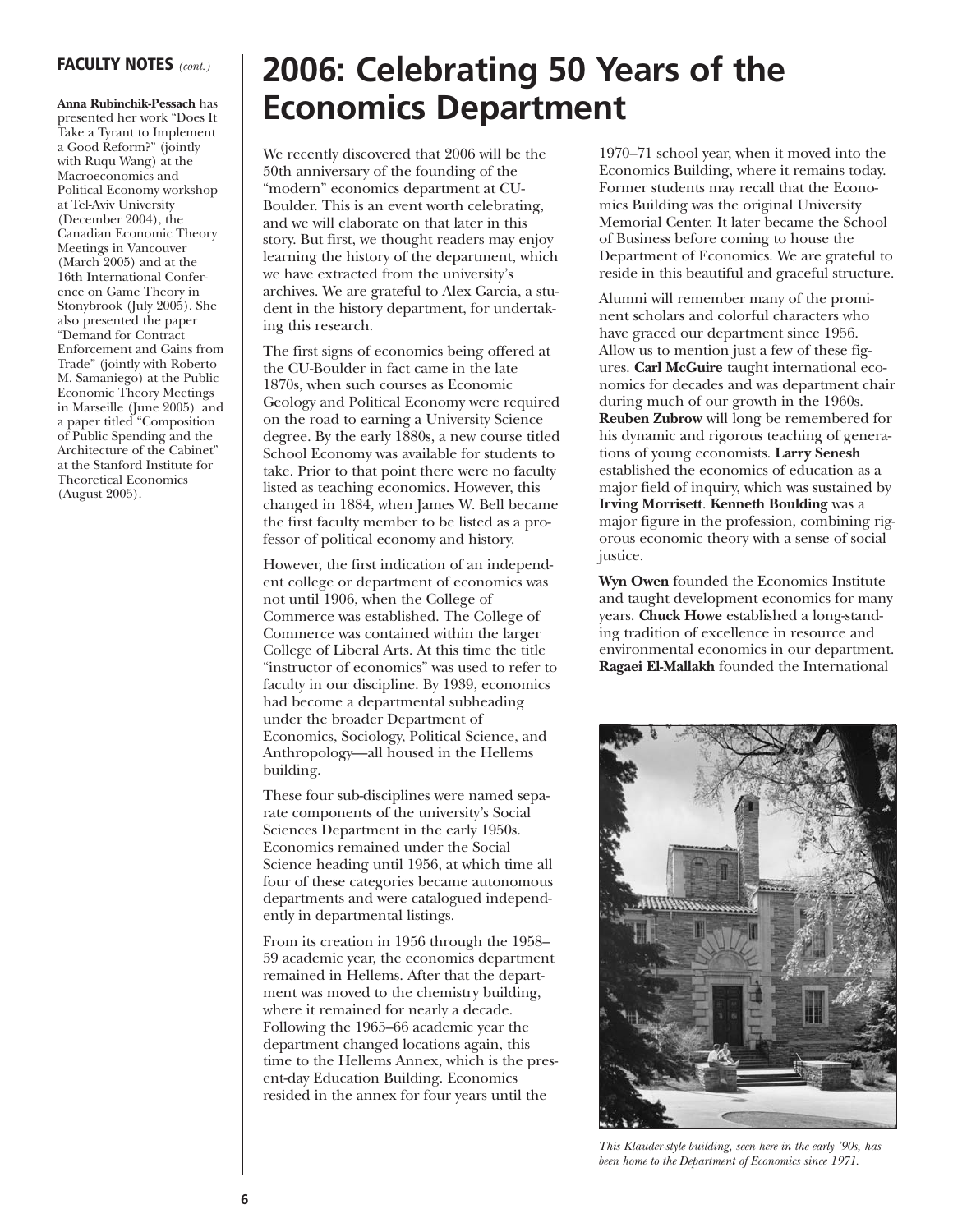Center for Energy and Economic Development, which continues to hold the world's premier annual international energy conference. **Jack Powelson** wrote penetrating and insightful volumes on the meaning and sources of economic development. **Larry Singell** provided outstanding contributions in the classroom and became dean of CU's business school.

This tradition continues today. **Mike Greenwood** is the leading economic analyst of North American labor migration patterns. **James Markusen** is the world's top trade theorist specializing in the analysis of multinational corporations. **Carol Shiue** is making fundamental contributions to our understanding of Chinese economic history, and **Ann Carlos** is the leading figure in the analysis of early modern financial markets.

With this history it is not surprising that the department boasts a great many prominent former graduate students, who have moved on to careers of achievement in academia, business, and government around the world. Their many contributions while studying here and later in life have helped us move forward.

For these reasons the department intends to stage a celebration of its 50th anniversary in 2006. You will be receiving additional mailings about the plans for this celebration in the coming months and we also encourage you to check our website (www.colorado.edu/ Economics) for updates. We hope you will be able to join us as we recognize this tradition of achievement and excellence.

# **Supporting Innovation in Haiti**

My experience in Peace Corps was not unlike those of other volunteers. There were good days and bad. Some were met with success and others with failure. Haiti, my country of service, has had a long-volatile history. Once the wealthiest colony in the New World, it now ranks among the world's poorest. In fact, it is the poorest in our hemisphere, while located only 700 miles from the coast of Florida.

Immense environmental degradation has left much of the countryside barren of trees, leaving them highly susceptible to mudslides and other natural disasters. Last fall, tropical storm Jeanne caused massive flooding that killed thousands and left hundreds of thousands more without homes.

The coup d'état that ousted President Jean Bertrand Aristide in February 2004 brought violence to my town. In the town center, government buildings were burned, road blocks of burning tires were set, and gun fights between rebels and the Haitian National Police became commonplace. The U.S. Department of State, which ultimately oversees security and the Peace Corps, began to evacuate Haiti as violence spread, but it was the night that someone was shot in my backyard that I decided I had better evacuate to the Dominican Republic.

During the following weeks and months, I felt an acute desire to continue to help Haiti. By this time I had relocated to Washington, D.C. and taken a job working for a member of Congress. Although my office was heavily involved in Haitian and Caribbean affairs, I still wanted to do more. My three best friends in D.C., as it turned out, were also Peace

Corps volunteers who had served in Haiti. We quickly discovered that we all longed to continue to help Haiti, and soon formed a group to stage fundraisers for initiatives in health and disaster relief.

Through contacts in the International Red Cross and other health organizations, we began to throw fundraisers. We raised thousands of dollars for a measles vaccination campaign, to build a hospital, and for flood relief. As an informal group, however, we faced many limitations.

In January of this year, through the help of friends, family, and other former Peace Corps volunteers, we organized formally to create Haiti Innovation, Inc., a nonprofit volunteer organization to help Haiti. Our unique experiences as volunteers, as well as our careers in Washington, D.C., provided us access to parties interested in international development. Through the use of our web site, we connect thousands of potential donors to developmentally appropriate projects that need help in order to sustain themselves and grow.

While Haiti continues to fall further into privation, loans from the international community will scarcely remedy its problems. It will only be through sustained work in educating and empowering the people of Haiti that lasting success will be achieved.

As one last sell, please visit us at www.haitiinnovation.org.

Robert Miller Economics (BA '02)

# **ALUMNI NOTES**

**Christopher Allick** (BA '76) is a managing partner and founder  $(2000)$  of Instream Partners LLC, a technology investment bank. He lives in San Francisco with his wife and four children.

### ▼

**Paul B. Baum, Jr.** (BA '52) taught high school in Yuma County (Wray, Kirk), Colorado from 1952 to 1954; then at Chino High School, California, and Los Angeles County Court schools (teacher and principal). He retired in 1992 and did substitute teaching until May 2003.

### ▼

**Lisa Brown** (MA '81; PhD '86) is the Majority Leader of the Washington State Senate. She has also served as the Chair of the Senate Energy, Technology, and Telecommunications Committee, the Senate Ways and Means Committee, and the Economic and Revenue Forecast Council. She taught in the Economics Department at Eastern Washington University for many years (with colleague Doug Orr, also a CU graduate) and ran successfully for State Representative (as a Democrat) in 1992. Lisa says her economics training has been a great foundation for a career in politics! She also teaches part-time at Gonzaga University. Lisa has a 13-year-old son, and enjoys backpacking and bicycling.

### ▼

**Brian Burnett** (BA '85) received his MS in Finance at CU-Denver in 1993. He is the vice chancellor for administration and finance at CU-Colorado Springs. He was named Marshall Memorial Fellow by the German Marshall Fund of the United States (2000)— young leaders in U.S. transatlantic ties. Brian is married to CU-Boulder business graduate Marilyn Graese Burnett and is the father of Derrick (12) and Victoria (9). He is in the PhD program at GSPA at UCDHSC.

**Kyle Heckman** (BA '01; and BS Business Administration) is currently employed as a Portfolio Management Analyst, Bank of America,

*continued on page 10*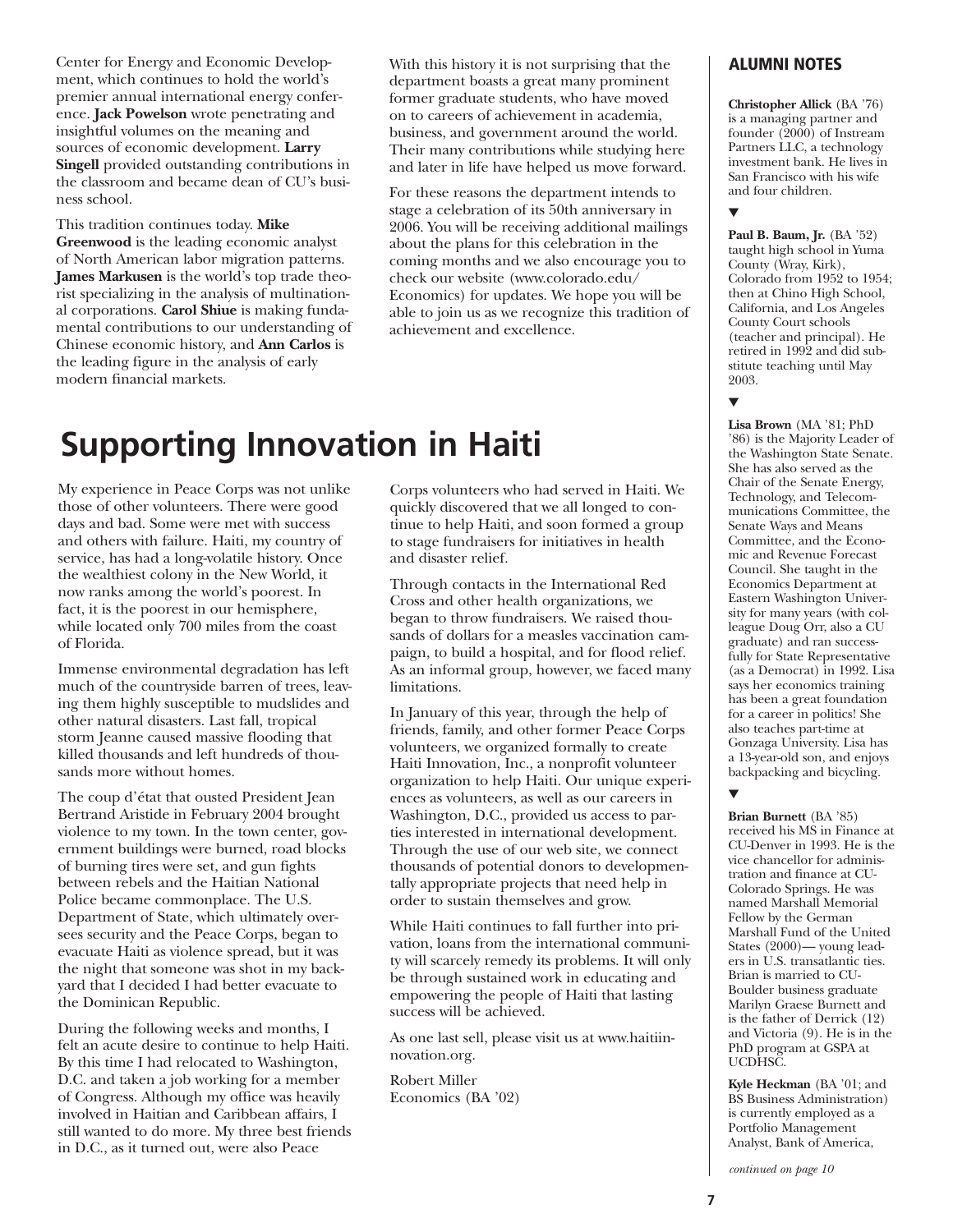# **Department of Economics 2004–05 Seminar Series**

08/27/04 *James Markusen,* University of Colorado at Boulder "Learning on the Quick and Cheap: Gains from Trade Through Imported Expertise"

09/02/04 *Edward Balistreri*, Colorado School of Mines "Structural Estimation and the Border Puzzle"

9/24/04 *Maggie Xiaoyang Chen*, University of Colorado at Boulder "Regionalism in Standards: Good or Bad for Trade?"

10/07/04 *E. Young Song*, Sogang University "Further Observations on the Simple Gravity Equations"

10/15/04 *Romain Wacziarg*, Stanford Graduate School of Business "On the Effects of Trade Liberalization"

10/22/04 *Michael Riordan*, Columbia University "Price and Product Variety in the Spokes Model"

10/26/04 *Todd Stinebrickner*, University of Western Ontario "Credit Constraints and College Attrition"

10/28/04 *Mario Crucini*, Vanderbilt University "Persistence in Law-of-One-Price Deviations: Evidence from Micro-Data"

10/29/04 *Asim Khwaja*, JFK School of Government Harvard University "Do Lenders Favor Politically Connected Firms? Rent-seeking in an Emerging Financial Market"

11/08/04 *Wolfgang Keller*, University of Texas at Austin "Multinational Enterprises, International Trade, and Productivity Growth: Firm-level Evidence from the United States"

11/09/04 *Carol H. Shiue*, University of Texas at Austin "Markets in China and Europe on the Eve of the Industrial Revolution"

11/12/04 *Gary Libecap*, University of Arizona "Chinatown: Transaction Costs in Water Rights Exchanges— The Owens Valley Transfer to Los Angeles"

11/18/04 *Petra Moser*, Massachusetts Institute of Technology "What Do Inventors Patent?"

12/03/04 *Jose Canals-Cerda*, University of Colorado at Boulder "eBay 9/11"

01/19/05 *Matilde Bombardini,* Massachusetts Institute of Technology "Firm Heterogeneity and Lobby Participation"

01/21/05 *Oksana Loginova*, Duke University "Competing for Customers' Attention: Advertising When Customers Have Imperfect Memory"

01/24/05 *Andrea Moro*, University of Minnesota "The Performance of the Pivotal-Voted Model in Small-Scale Elections: Evidence from Texas Liquor Referenda"

01/26/05 *Jennifer Lamping*, Columbia University "Ignorance Is Bliss: Matching in Auctions with an Uninformed Seller"

01/27/05 *Grant Miller*, Harvard University "Contraception as Development? New Evidence from Family Planning in Colombia"

01/31/05 *Alex Gershkov*, Hebrew University "Optimal Voting Scheme with Costly Information Acquisition"

02/01/05 *Kasey Buckles*, Boston University "Stopping the Biological Clock: Fertility Therapies and the Career-Family Tradeoff"

02/03/05 *Tania Barham*, University of California-Berkeley "Providing a Healthier Start to Life: The Impact of Conditional Cash Transfers on Infant Mortality"

02/24/05 *Alan Dye*, Barnard College, Columbia University "The Institutional Determinants of the Smoot-Hawley Tariff"

> 02/25/05 *Marc Melitz*, Harvard University "Trading Partners and Trading Volumes"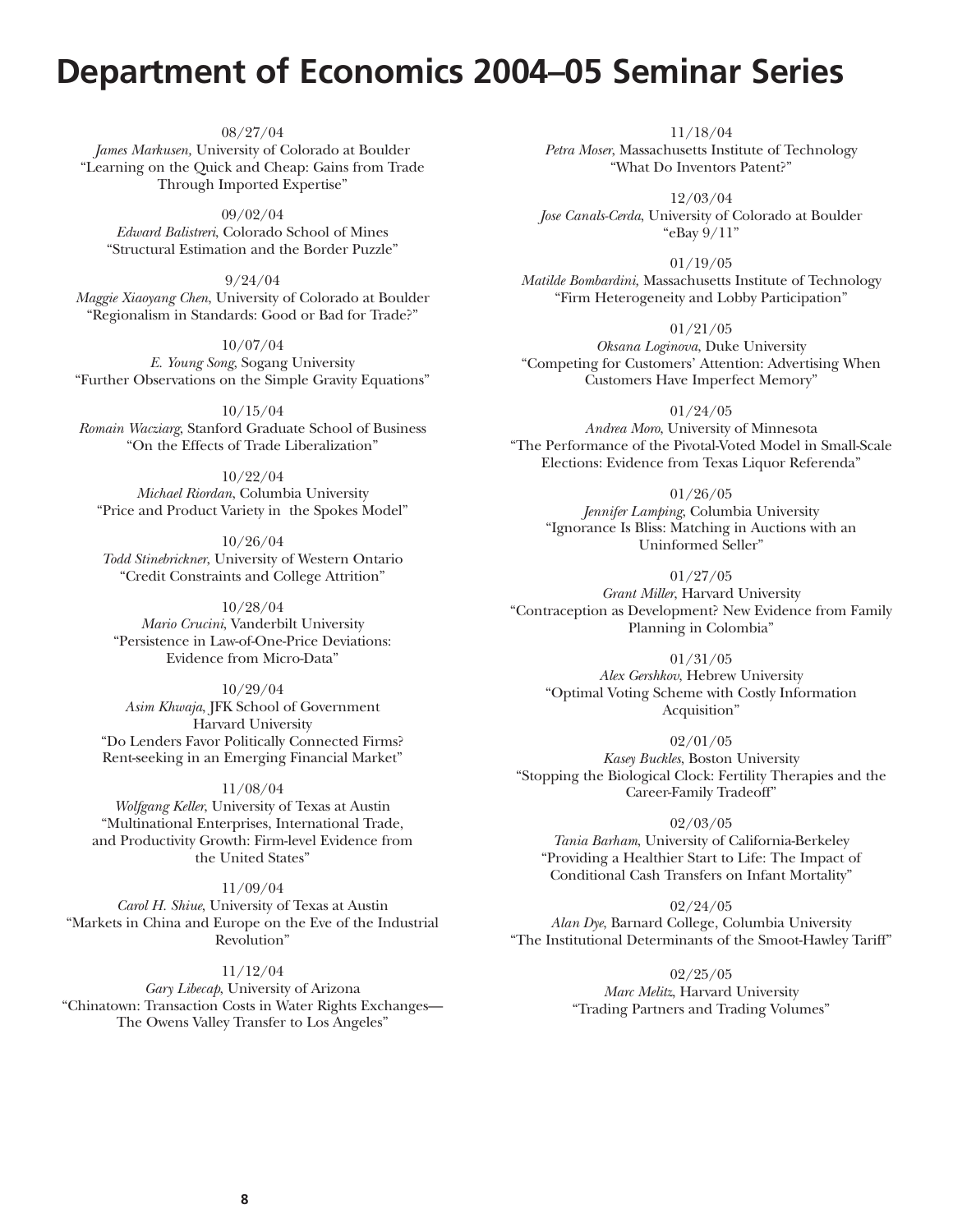03/04/05 *Julie H Mortimer*, Harvard University "Price Discrimination and Copyright Law: Evidence from the Introduction of DVDs"

03/11/05

*Lena Edlund*, Columbia University "Household Structure and Child Outcomes: Nuclear vs. Extended Families—Evidence from Bangladesh"

03/17/05 *Eric Verhoogen*, Columbia University "Trade, Quality Upgrading, and Wage Inequality in the Mexican Manufacturing Sector: Theory and Evidence from an Exchange-Rate Shock"

03/28/05 *Timur Kuran*, University of Southern California "Why the Islamic Middle East Did Not Generate an Indigenous Corporate Law"

04/01/05 *Maurizio Mazzocco*, University of Wisconsin "Individual Rather Than Household Euler Equations: Identification and Estimation of Individual Preferences Using Household Data"

04/08/05 *Stephen Ross*, University of Connecticut "Mortgage Lending in Chicago and Los Angeles: A Paired Testing Study of the Pre-Application Process"

04/15/05 *Craig Burnside*, Duke University "Government Finance in the Wake of Currency Crises"

04/18/05 *David Card*, University of California at Berkeley "Racial Segregation and the Black-White Test Score Gap"

04/22/05 *Robin Boadway*, Queen's University "Entrepreneurship and Asymmetric Information in Input Markets"

04/29/05 *Michael Greenwood*, University of Colorado at Boulder "The Sex Composition of U.S. Immigration from Europe, 1820–1929: A Panel Data Study"

# **Department of Economics 2004–2005 Awards**

**Stanford Calderwood Faculty Teaching Award** Murat Iyigun

**Stanford Calderwood Student Teaching Award** Xiaoyang Chen

**Graduate Award for Public Policy Research** Aric Shafran

**Reuben A. Zubrow Fellowship in Economics** Nikolay Dobrinov and Mei Yuan

**James C. Campbell Graduate Fellowship** Shuichiro Nishioka and Denni Purbasari

**Morris E. Garnsey Fellowship** Kiyoshi Yonemoto and Katherine Sauer

**Leslie Whittington Memorial Prize for Excellence in Economics** Stephen Billings

**Leslie Whittington Endowed Fellowship in Economics** Megan Harrod

> **Yordon Prize in Microeconomics** Hesham Al-Ogeel

**Best Published Faculty Paper in Public Policy** Yongmin Chen "Trade Liberalization and Strategic Outsourcing," *Journal of International Economics* 63, 2004.

**Val B. and Helen W. Fischer Scholarship**

**Political Science** 

**Economics** Christina Davis **Steven Doubilet**<br>Catharine Lurie **Anthropology** Theresa Kruse

> **Jacob Van Ek Scholars Award** Adam McCloskey

**Distinguished Colorado Graduate in the Social Sciences** Reed Morgan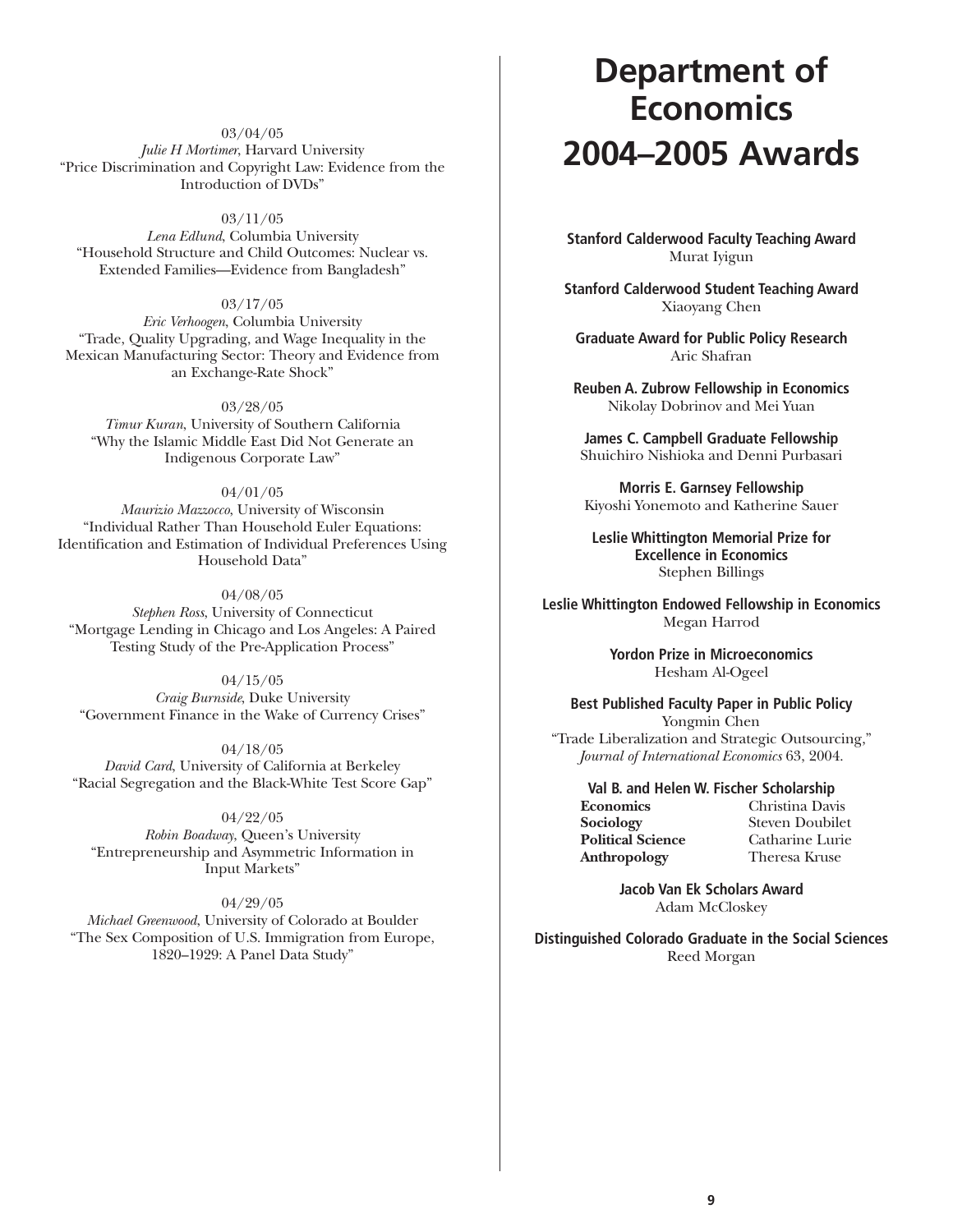Global Corporate and Investment Banking, San Francisco. He has enjoyed many interesting assignments with the bank over the past three years: airlines, mining, forest products, and real estate companies, both domestically in San Francisco and internationally in London.

#### ▼

**Louis Irwin** (MA '89) is currently employed as Regulatory Analyst, Office of Ratepayer Advocates at the California State Public Utility Commission. He provided key testimony in the historic \$100-million settlement on behalf of California utility customers against San Diego Gas & Electric, 2002. Testimony was regarding the utilities imprudent electricity procurement practices.

#### ▼

**Teresa Luther** (BA '02) received her MA in Economics from George Washington University in December 2004 and is currently employed as a Financial Economist at the U.S. Treasury, Washington, D.C.

#### ▼

**Wendy Max** (PhD '83) is professor and co-director, Institute for Health and Aging, at the University of California, San Francisco. She has an active research program in health economics including studying the impact of tobacco use and cancer on health care expenditure. Wendy lives in Palo Alto with her husband Robert Siegel (PhD in MCDB, CU-Boulder, 1984; MD, Stanford, 1990), a professor at Stanford, and their three sons (10, 15, and 18).

**Christopher T. Meyer** (BA '89) received his MBA at the University of New Haven in 1995 and an MS in Logistics from the Naval Postgraduate School in Monterey, California in 2000. He served as Logistics Officer Fleet Hospital Three, 1st FSSG, 1st Marine Expeditionary Force, Kuwait and Iraq from January to June 2003. In July 2003, he was employed as Operations Research Analyst, Economic and Manpower Analysis Division, Office of

*continued on page 11*

# **ALUMNI NOTES** *(cont.)* **Faculty Grants**

**Lee Alston** is the Principal Investigator on a National Science Foundation Grant entitled "Land Differentiation, Land Conflict and the Decline of Agricultural Tenancy in Brazil" (with Bernardo Mueller). The amount under negotiation will be in the \$235,000 to \$475,000 range.

**Jose Canals-Cerda** has received two grants for the 2004–2005 academic year: A spring 2005 grant from the Center to Advance Research and Teaching in the Social Sciences, Univer sity of Colorado, in the amount of \$1000; and a summer 2005 research grant from the Net Institute at the Stern School of Business, New York University, in the amount of \$4,500.

**Ann M. Carlos** is the Co-principal Investigator with several colleagues: Professor Larry Neal, University of Illinois, Champaign-Urbana, National Science Foundation, "How the First Emerging Market Re-emerged after Financial Collapse, 2002–2006; Professor Frank Lewis, Queen's University, Ontario, Canada, Social Science and Humanities Research Council of Canada, "Per Capita Incomes and Population in the Canadian Sub-Arctic in the Eighteenth Century," 2004–2007; Professor Price Fish back, University of Arizona, National Science Foundation Grant, "Cliometrics Conference," 2006–2008.

**Nicholas Flores** is the Principal Investigator for the following four grants: "Economic and Multicriteria Analysis of River Restoration Decisions, " National Science Foundation, 2005– 2007 (\$123,750); "The Evaluation of Preferences for Land Management Options," U.S. Forest Service, 2004–2007 (\$30,000); "Collaborative Research: Neighborhood Choice, Environmental Justice, and Policy Analysis," National Science Foundation, 2003–2006 (\$206,967); "Institutions and Incentives for Mitigating Wildfire Risks," U.S. Forest Service, 2003–2005 (\$119,500).

**Mushfiq Mobarak** is the Principal Investigator for the following grants: National Science Foundation (NSF), "Human and Social Dynamics" Competition, \$450,000 grant, 2005–2008, **Murat Iyigun**, Co-principal Investigator, for research on "Socio-economic and Biological Trade-offs of Consanguinity in an Arranged Marriage Market: Evidence from Bangladesh" (with A. Bittles, M. Iyigun, N. Khan); National Bureau of Economic Research (NBER), "Innovation Policy and the Economy" \$20,000 grant, 2005–2006, **Keith Maskus**, Co-principal Investigator, for research on "The Impact of Immigration

Policy and Foreign Graduate Students on Innovation in the U.S.: Evidence from Enrollment Shocks" (with **Keith Maskus** and **Eric Stuen**).

**Carol Shiue** is the Principal Investigator for the National Institutes of Health, 2002–2006 Grant, \$149,750, "Intergenerational and Interfamily Economic Links." She is the Coprincipal Investigator with **Wolfgang Keller** for the National Science Foundation, 2005–2008 grant, \$266,182, "What Explains Modern Economic Growth? New Evidence from a Comparison of China and Europe in the 18th Century." Additionally she is the Coprincipal Investigator for the Metanexus Institute, 2005–2007 grant, \$500,000, "Project on Religion and Economic Change," (with Robert D. Woodberry, Mark D. Regnerus, Joseph E. Potter, Virginia Garrard-Burnett, and Daniel Powers).

**Randall Walsh** has the following current grants: Lincoln Institute for Land Policy, 2005–2006, "Conservation Voted: What is the American electorate revealing?", \$90,000, with resources for the future; National Science Foundation, 2003–2006, "Collaborative Research: Neighborhood Choice, Environmental Justice, and Policy Analysis," \$206,967, with **Nicholas Flores**.

Randy also has a pending grant from NSF— Human and Social Dynamics, 2006–2008, "Collaborative Research: Household and Community Response to Wildfire Risk: Social and Landscape Dynamics," \$243,444, with **Nicholas Flores**.

This fall Randy plans to submit a grant proposal to the National Institute for Health/National Institute for Childhood Development— R03, 2006–2007, "Distributional Impacts of Neighborhood Change," \$50,000 plus overhead expenses, with **Terra McKinnish**.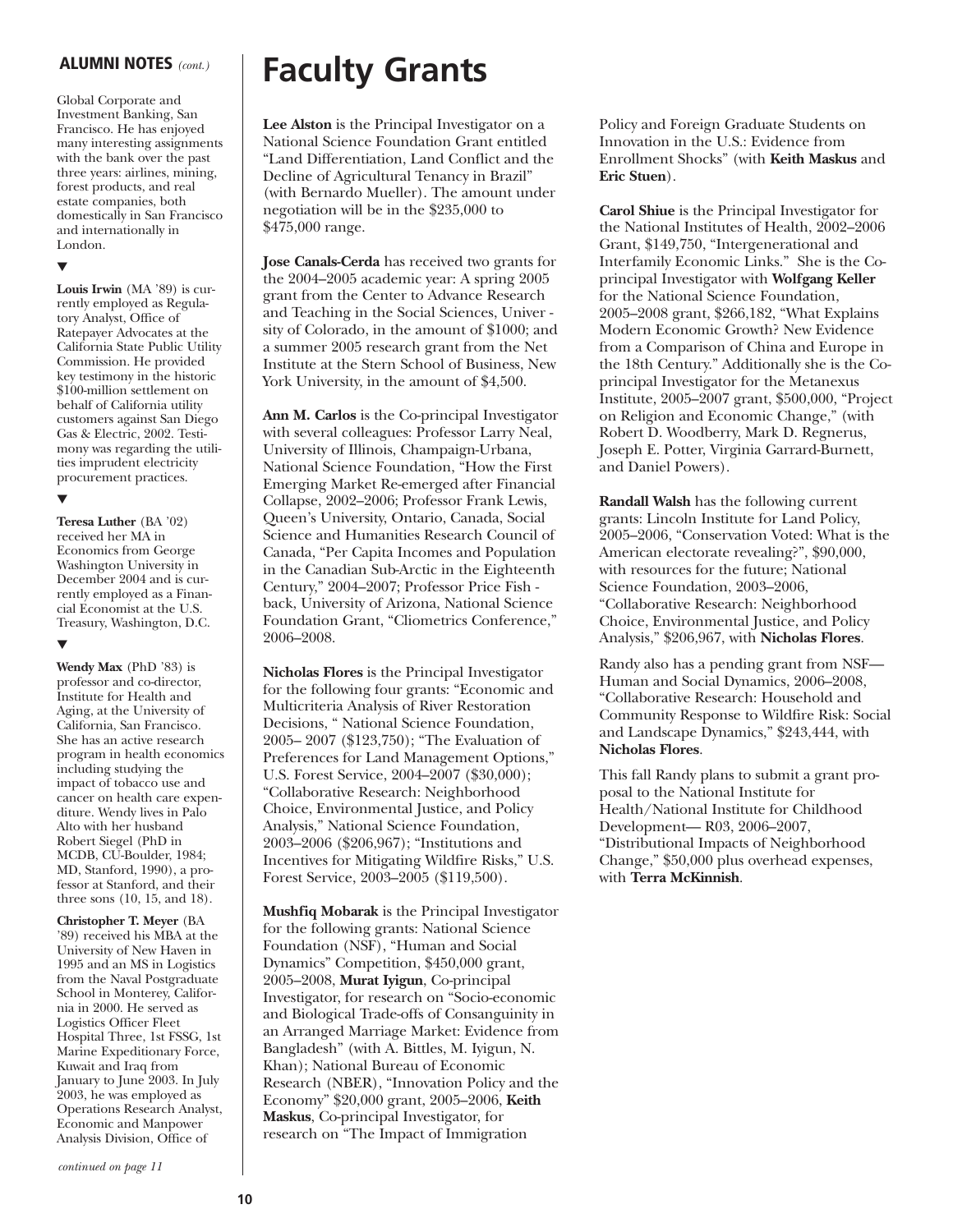# **Graduate Student Placement**

After earning their PhD degrees, these students have obtained employment at the following institutions:

Kenichi Imai, 2000, visiting lecturer, University of California at San Diego Robin Koenigsberg, 2000, senior associate, Charles River Associates, Boston Miles Light, 2000, senior associate, National Economic Research Associates, Boston Rebecca Neumann, 2000, assistant professor, University of Wisconsin at Milwaukee Sameer Rajbhandary, 2000, analyst, Centers for Disease Control, Atlanta, Georgia

Mary Evans, 2001, assistant professor, University of Tennessee Jonathan Hill, 2001, assistant professor, Florida International University, Miami, Florida Cathryn Marsh, 2001, senior associate, American Economics Group Michael Nicholson, 2001, economist, Bureau of Economics, Federal Trade Commission

Phillip Gayle, 2002, assistant professor, Kansas State University Sergey Paltsev, 2002, post-doctoral research, Massachusetts Institute of Technology Cristobal Ridao-Cano, 2002, Young Professional Program, World Bank Julio Videras, 2002, assistant professor, Hamilton College, Clinton, NY

Sylvia Allegreto, 2003, policy analyst, Economic Policy Institute, Washington, D.C. Galina An, 2003, assistant professor, Kenyon College, Ohio Jared Carbone, 2003, post-doctoral research, North Carolina State University Valeriy Gauzshtein, 2003, assistant professor, KIMEP, Kazakhstan Changying Li, 2003, assistant professor, Nankai University, China Changsuh Park, 2003, policy analyst, Korea Energy Economics Institute Phillip Prosseda, 2003, vice commander and dean, United States Air Force Thitima Puttitanun, 2003, assistant professor, San Diego State University, California Seungwon Seo, 2003, policy analyst, Korea Ministry of Trade and Industry Collin Starkweather, 2003, senior economist, Lexecon, Chicago, Illinois Jennifer Thacher, 2003, assistant professor, University of New Mexico Eina Wong, 2003, strategic analyst, Sun Microsystems

Luky Alfirman, 2004, policy analyst, Ministry of Finance, Indonesia Rebecca Brown, 2004, assistant professor, California State University, Long Beach Ji Guo, 2004, assistant professor, People's University, Beijing, China Ming He, 2004, assistant professor, Zhejiang University, China Yin He, 2004, assistant professor, Center for Economics Research, Beijing University, China Derek Kellenberg, 2004, assistant professor, Georgia Tech, Atlanta, Georgia Jirawat Panpiemras, 2004, policy analyst, Thailand Development Research Institute Greetha Rajaram, 2004, assistant professor, Washington College, Maryland Aaron Strong, 2004, post-doctoral research, University of Calgary, Canada Kazuhiko Yokota, 2004, economist, International Center for Study of East Asian Development, Kitakyushu, Japan

Juventino Ulyses Balderas, 2005, assistant professor, Sam Houston State University, Texas Xiaoyang Maggie Chen, 2005, assistant professor, George Washington University, Washington, D.C.

Kyoo Hong Cho, 2005, policy analyst, Ministry of Planning and Budget, Korea Devon Lynch, 2005, instructor, Institute of Public Policy, University of Denver, Colorado Stephanie Martin, 2005, assistant professor, Allegheny College, Meadville, Pennsylvania

# **ALUMNI NOTES** *(cont.)*

the Secretary of Defense at the Pentagon. Chris has recently been selected for promotion to Lieutenant Commander.

### ▼

**Christoper Opdyke** (BA '99) was recently promoted to vice president at Mortgage Design Group, Denver. He is the proud father of a beautiful son and an avid Colorado skier!

#### ▼

**Phillip Prosseda** (PhD '04) was appointed the vice commander and dean of the United States Air Force Academy Preparatory School in Colorado Springs, July 2004. As the dean, he oversees the operation and curriculum of three departments—English, math, and science. As the vice commander, he assists the commander in overseeing the military training and athletic departments.

### ▼

**Chief Justice Luis D. Rovira** (BA '48; LLB '50), Colorado (retired), is currently employed as arbiter and mediator at Judicial Arbiter Group, Denver. He received the University of Colorado Alumni Recognition Award, 1963; University of Colorado Distinguished Services Award, 1987; and the University of Colorado Law School Knous Award, 1993. He was the president of the Associated Students, University of Colorado, 1947–48; president of the University of Colorado Denver Alumni Association, 1961–62; and a member of the Independent Investigative Commission appointed by the Board of Regents, 2004.

**Philip Staehelin** (BA '91) was recently elected for a two year term to the board of directors of the American Chamber of Commerce (AmCham) in the Czech Republic He is currently employed as the head of the Office of the Managing Director for T-Mobile Czech Republic.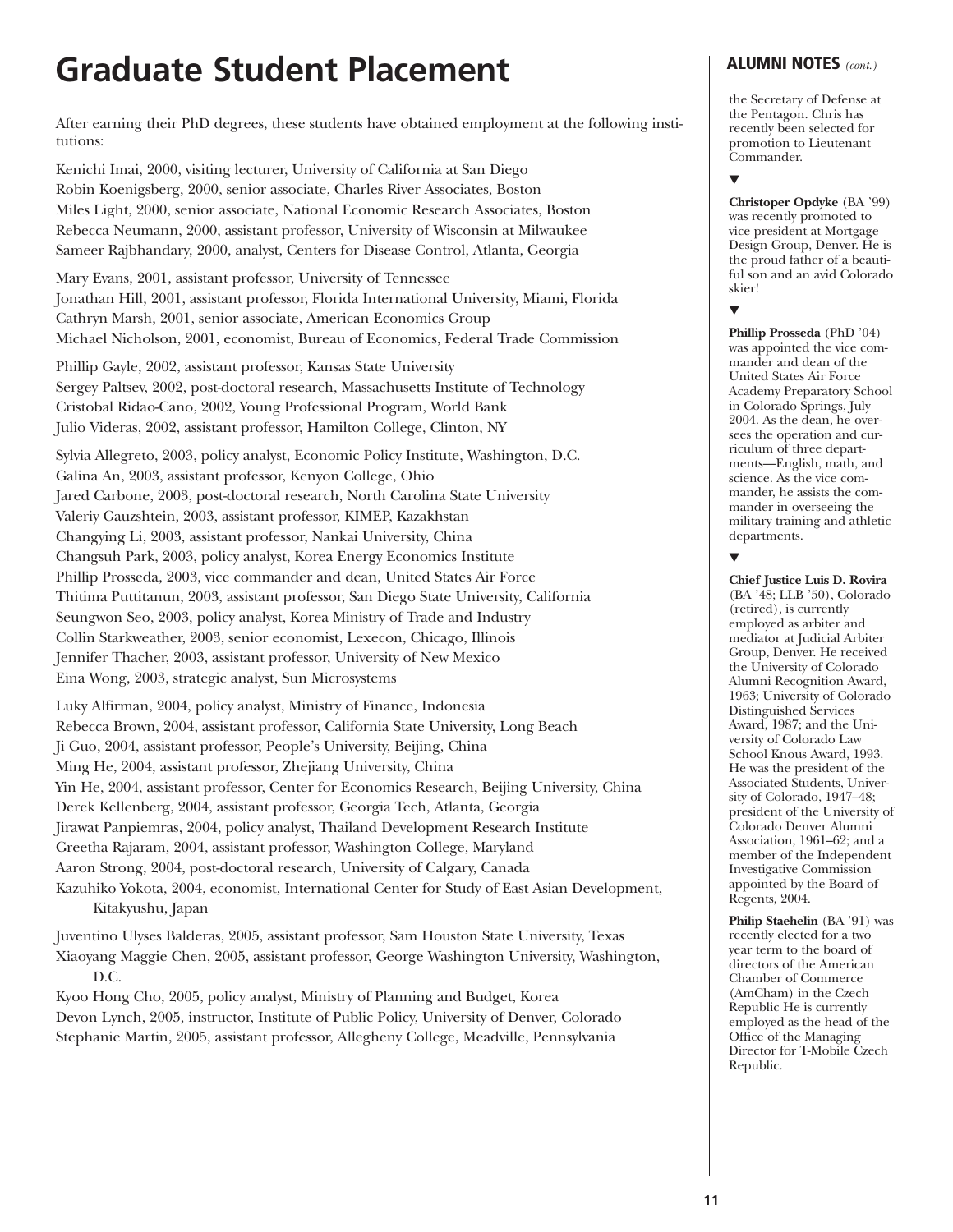### **FACULTY OUTREACH**

#### **Lee Alston**

Through the Foundation for Teaching Economics, Professor Alston gives regular weeklong seminars to high school teachers on economic history to inform instruction in U.S. high schools. Through the Coase Institute, Professor Alston also lectures to students and young assistant professors from developing countries, providing them with tools to analyze important policy issues in their home countries.

#### **Tania Barham**

In her previous role as a World Bank consultant, Professor Barham advised the government of Yemen in the design of a project to improve the health and education of poor children. She is presently studying vaccination rates in Nicaragua for the World Bank's human development department. California's Department of Health Services used Professor Barham's work on managed care and birth outcomes in their policy review of managed care.

#### **Ann Carlos**

Through the Foundation for Teaching Economics, Professor Carlos gives regular weeklong seminars to high school teachers on economic forces in American history. Over the past 10 years, these seminars have provided high school teachers with information about cutting edge research in economics that they can pass on to their students. Seminars have been held in New Orleans, New York, Chicago, Hawaii, San Antonio, and San Francisco.

#### **Yongmin Chen**

Professor Chen was invited to present his work to the antitrust division of the U.S. Department of Justice. He has also been invited by the Swedish government to speak about oligopoly price discrimination at the Swedish Competition Authority.

#### **Nicholas Flores**

Professor Flores advises public agencies on stream restoration projects through the National Center for Earth-Surface Dynamics. He also serves on the advisory board for the City of Aspen's Climate Change Impact Assessment. Additionally, Professor Flores has worked with

# **The Economics of Vertical Merger and Exclusive Contracts**

# Professor Yongmin Chen

An important issue in economics and antitrust policy is how vertical merger, or vertical integration, affects competition. Vertical merger refers to a situation in which an upstream supplier, such as an electronics company, merges with a downstream firm, such as a retail chain. In such circumstances the electronics firm may require that the retail outlets sell its products exclusively. The traditional foreclosure theory viewed vertical merger as harming competition by denying competitors access to either a supplier or a buyer. The foreclosure theory has received strong criticism from authors commonly associated with the Chicago School. The Chicago School view of antitrust emphasizes that the efficiencies generated by vertical integration are likely to result in lower prices to final consumers. A more recent strategic approach to the subject, which I have explored in my research, has shown how vertical integration might have the opposite purpose and effect.

The use of exclusive contracts by customers and suppliers in intermediate product markets is equally controversial. American courts and antitrust agencies have found many cases of exclusive dealings to illegally foreclose competition. The Chicago School disputes this finding, arguing instead that exclusive contracts are presumptively efficient, because it is usually unprofitable to foreclose competition via exclusive contracts. More recently, industrial organization economists have studied alternative models in which exclusive contracts can have the effects of foreclosing more profitable potential entrants.

The existing economics literature on vertical integration and exclusive contracts yields important insights on the competitive effects of these practices when they arise in isolation. However, available studies generally ignore the incentives for, and effects of, these practices when undertaken in combination. In a joint paper I wrote with Professor Michael Riordan of Columbia University, we uncover an unnoticed connection between exclusive contracts and vertical integration. This connection is motivated by the observation that in some intermediate product markets vertical integration and exclusive contracts exist simultaneously. For instance, in Standard Oil Co. v. U.S. (1949), Standard Oil sold about the same amount of gasoline through its own service stations as through independent retailers with which it had exclusive dealing contracts. In U.S. v. Microsoft (2000), Microsoft, which had vertically integrated into the internet services

business, signed license agreements with competing online service providers, requiring them to promote and distribute Microsoft's Internet Explorer to the exclusion of competing browsers.

The theory we develop in this research shows that this institutional feature is potentially important in understanding the incentives and effects of vertical mergers and exclusive contracts. More specifically, employing a game-theoretical model, we demonstrate that a vertically integrated upstream firm has the ability and incentive to use exclusive contracts to exclude equally efficient upstream competitors and control downstream prices. Neither exclusive dealing nor vertical integration alone has this anticompetitive effect.

We have presented this research at many institutions, including the Antitrust Division of the U.S. Department of Justice and over a dozen universities. One of the major difficulties in vertical merger analysis and antitrust enforcement is the lack of workable indicators of harmful vertical mergers. Our research has clearly identified circumstances where increased antitrust scrutiny would be warranted.

This research is closely related to my broader interest in the issue of competition and vertical organization. A basic premise of my research in this area has been that the vertical organization of firms affects, and is in turn affected by, their strategic decisions regarding horizontal competition. Horizontal competition refers simply to different firms selling similar products, as would be the case with competing electronics companies. As some of my recent work has shown, this approach offers interesting insights on various business practices, such as why manufacturers use resale price maintenance and other forms of vertical contractual restraints, why companies vertically disintegrate (as with AT&T's divestiture of its equipment division), and why firms choose international outsourcing. Research in this area has also led to other interesting economic questions, one being how to model oligopoly competition among firms that are located in different areas. Working again with Michael Riordan, I have recently developed a new spatial model of differentiated oligopoly with geographically separated competition. We call this "spokes model," and use it to analyze vertically related markets as well as to address some of the core economic questions that arise when firms engage in product differentiation.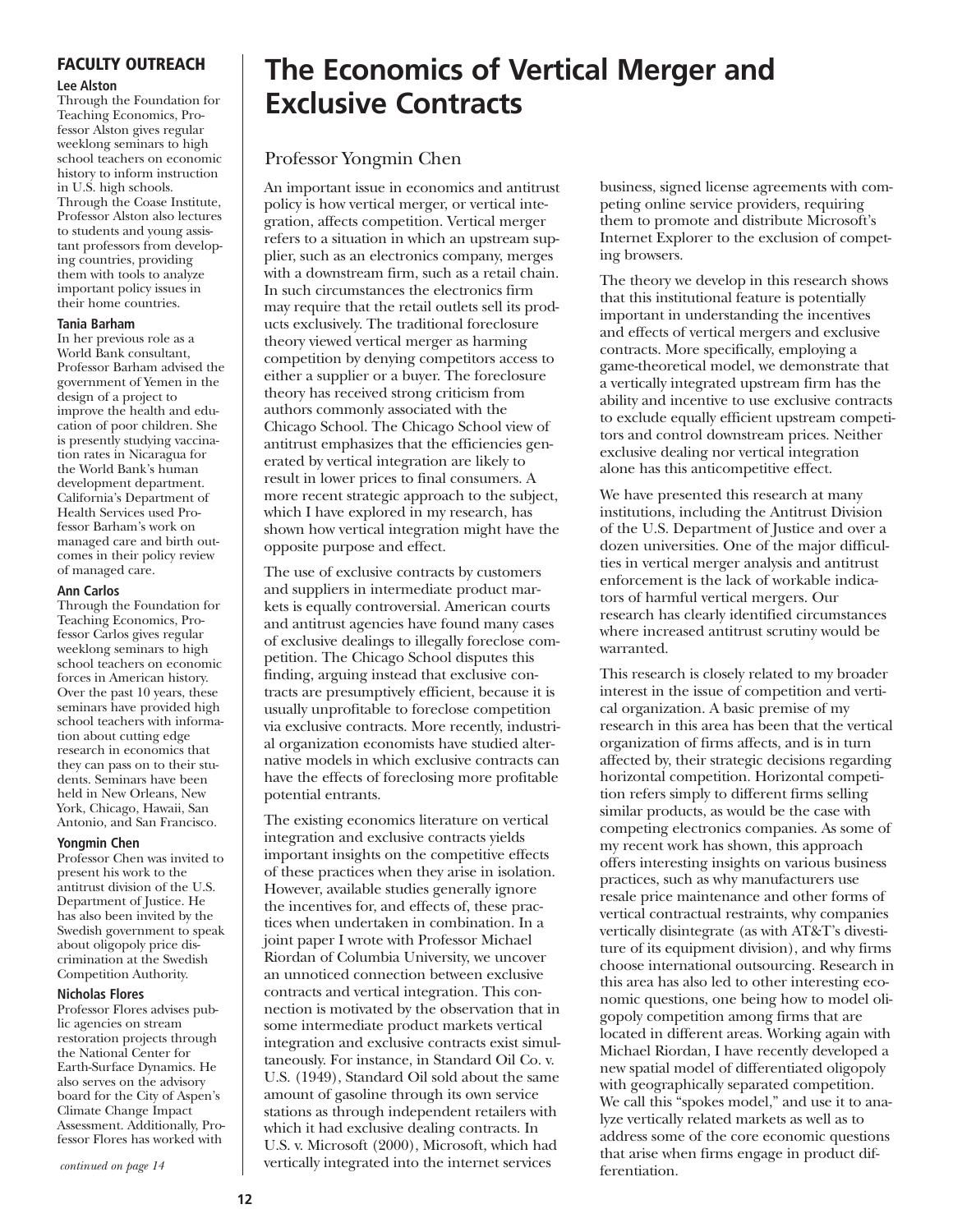# **Department of Economics 2004 Graduates**

Luky Alfirman Ji Guo Yin He Geetha Rajaram Kazuhiko Yokota Rebecca W. Brown Ming He Berek Kellenberg Aaron M. Strong

Nikolay V. Dobrinov

Oreste Abbamonte

Woong Tae Chung Trung Nam Hoang David C. Kingsley Kenneth Strzepek Xia Yuan

# **PhD**

**Master of Arts**

Yiting An Gina M. Hilton Orathai Kidhen Jason A. Pearcy Joshua S. Wimpey

# **BA/MA**

Evan W. Galbraith

# **Bachelor of Arts**

Joshua Ackley Michael Agcaoili Thamer Al-Humayyd Zakaria Aldweik Eric Alger Robert Allen III Larry Almanzar David Anderson Muchamad Arifiandi Ryan Aucone Alexandria Bagaria Sarah Bang Karl Barton Ryan Baumgartner Byron Beard Adam Beck Victor Beckman Brent Berc *magna cum laude* Travis Berge *summa cum laude* John Bernard *summa cum laude with distinction* Michael Best Rachel Black-Maier Travis Bomgardner Louis Boyarsky Lisako Bridgewater Cory Bringle Matthew Brougham Aaron Brouker Jenna W. Browning William Burcher James Burfisher John Burkhart Jennifer Burnham *summa cum laude with distinction* Matthew Butz Keith Cackowsky *summa cum laude with distinction* Claudia Camacho Ryan Cannizzaro Aaron Carew Timothy Carlin Michael Carmosino Peter Cella Andrew Cerri Pao Ge Cha Truong Nhut Chau

Chung Hyun Cho Adrian Clark *with distinction* John Clarke Michael Colhoun Jonathan Conklin Ryan Cox Rodney Crawford Nicholas Curott Kathryn Daugherty Eric Davis Brigitte De Pagter Charles Dietrich Chan Doh Zachary Dougherty Donald Douglas Ryan Dow Nicholas Downey Cliff Duester Ryan Duncan Mallory Eaton Michael Eryan Beth Evans *with distinction* Brittney Foley Robert Fonner Christopher Frey Genevieve Fulton Joshua Futterman Sarai Galaviz Jameson Garfield Narciso Garibay Jessica Geran Heather Gettman Ethan Gifford Joseph Giordani David Giwosky Jed Gladieux Julia Goodwin Lyndsey Gordon John Graham Tiffanie Gray *with distinction* Adam Griffith *with distinction* Stephen Gundee Heather Guttersohn magna cum laude Laurel Harbridge *summa cum laude with distinction* Duran Harris

Isaac Hartsell *with distinction* Jeffrey Hendrick William Herter Hannah Hippely Noah Hirsch *magna cum laude* Eric Holmes Kevin Hueth John Jarmul Philippe Jacques Jeremy Jaffe Jeremy Jenkins Lindsay Johnson Jake Jones Rebecca Jones Justin Kaplan Emily Kaser *with distinction* Judson Kauffman Benjamin Kennedy Joanne Tae Hee Kim John Knellinger Jason Komolmis Jamie Kopf Laura Kretke Brianna Krieger-Maddalena Wirahadi Kusuma Susan Lande Christopher Lannon Ryan Lawton Michael Lee Tonya Leek Michael Lippner Jr. Matthew Loparco Mark Lumsden Kendall Lux Laura Lynch Jeffrey Malin Anjali Mamnani Reuben Mann Scott Mathias Mary McCann Ian McCulley *magna cum laude* Amanda McGaw Branden McGee Lindsey McKay Robert McQueen Christopher Medina Christopher Messerich John Meyer

Jonathon Miller Kelly Miller Vandna Mittal Daniel Morales Iolani Morikami David Mysel Brian James Neal Melissa Nelson Yarrow Neubert Andrew Neumann Aaron Newman Colleen Ng Sze Wai Ng Juliet Nguyen Brian Nicholson Michael Numedahl Joseph O'Neill Jennifer O'Riordan Jesse Odle Breigha Pachak Joseph Pacheco Wendy Pagel James D. Parks III Amy Pasquariello Akash Dayalji Patel Joseph Peters George Pinyerd III Garrett Polizzi Mitchell Ponstein Evan Porto Christopher Ramos *magna cum laude* Filho Razuk Anne Reinhart *summa cum laude with distinction* Jeff Reynolds David Robinson Conrad Roesch Kenneth Rogers Peter Roper Michael Rosen Bradley Rothhammer Chad Ruport Caitlin Ryan Timothy Sack Morgan Sall *summa cum laude* Chad Salvadore *summa cum laude with distinction* James Sande

Russell Sawicki Louis Schmohl Jed Schuetze Tara Schutz Christopher Scott Sarah Severin Kaleb Sieh Michael Simpson Matthew Slootmaker Benjamin Snyder *with distinction* Drew Soderborg *summa cum laude with distinction* Karim Souki Kara Southwell Ashley Stiles Christopher Stock Mark Stockwell *with distinction* Bryan Stornetta Brian Striff Andrew Swinbank Mirza Tabakovic Hilary Thompson Jonathan Tilton Matthew Todaro David Trace *magna cum laude* Dante Treglio Andrew Trombley David Urban Daniel Vedra *magna cum laude* Eric Venable Christopher Voigts Carolyn Wagner Patrick Wallace Jesse Warburg Ryan Ward Noah Wasserman Joseph Weaver Lacey Webb Elmer Westra Taress Wheelwright Geoffrey Whittaker Burke Wiedel Samuel Wilder Wantsz Cynthia Yung Nicholas Yurk Justin Zaharris Yashar Zendehdel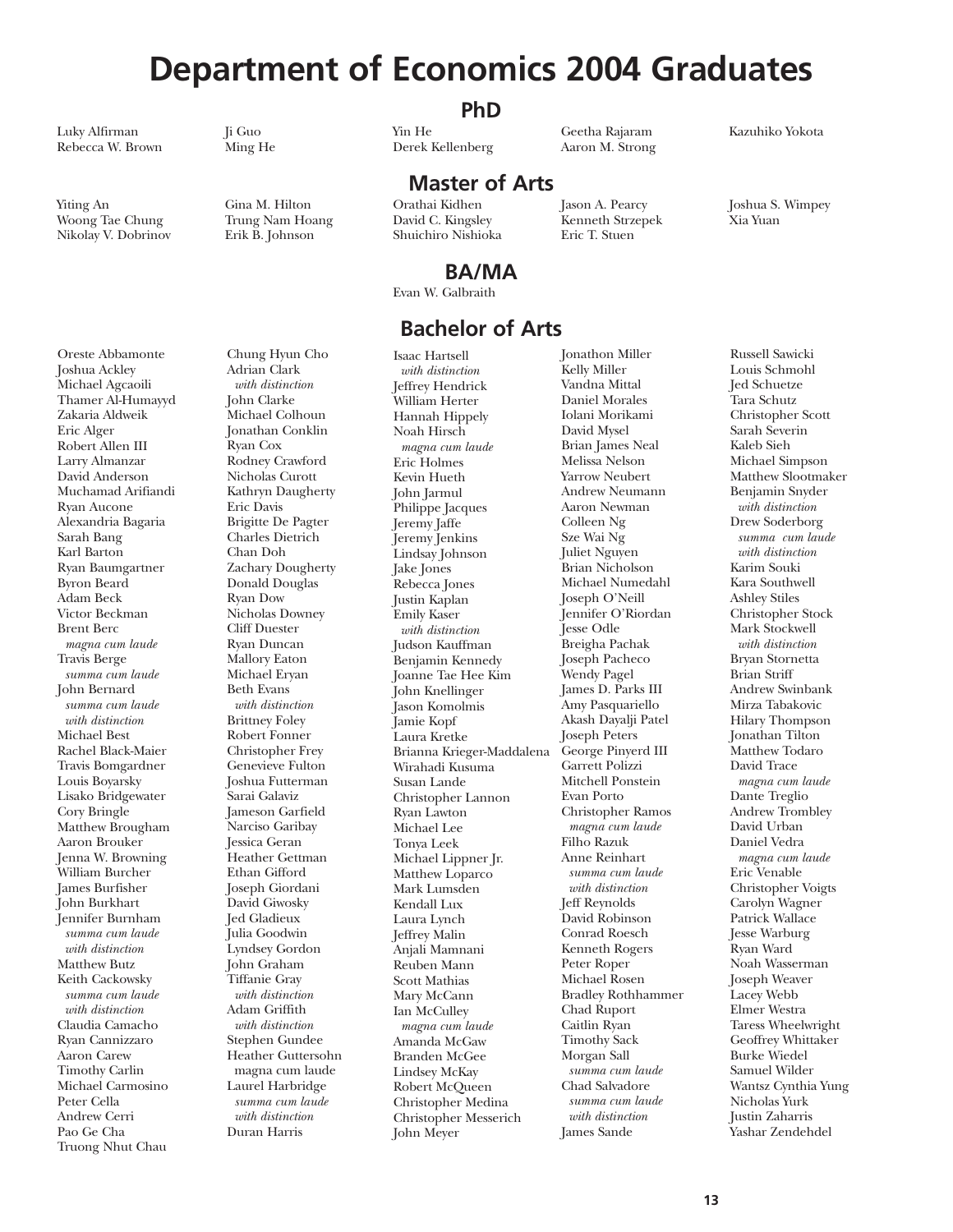# **Faculty Outreach** *(cont.)*

the USDA Forest Service's Rocky Mountain Research Statement on public land management issues.

#### **Phillip Graves**

Through the Foundation for Teaching Economics and the Foundation for American Communications, Professor Graves has lectured on market economies in numerous places around the world (e.g., Prague, Budapest, Hanoi, and Bratislava) with a particular interest in influencing the appreciation of market economies in Eastern and Central Europe.

#### **Michael Greenwood**

As a widely recognized expert on migration, Professor Greenwood was asked to serve on the U.S. Commission for Immigration Reform. During his three years of service on the commission, he co-directed a study estimating the economic and social impacts of Mexican migration.

#### **Frank Hsiao**

Professor Hsiao has lectured on East Asian Economic Development in Korea, Japan, China, Hong Kong, and Taiwan. He currently serves as a consultant for the Chinese University Development Project II for the World Bank.

#### **Jim Markusen**

Professor Markusen frequently travels to Europe to present short courses on modern international trade policy and on general equilibrium modeling. An example of a recent venue is the Ministry of Trade and Industry in Copenhagen, Denmark. Professor Markusen previously served on the Royal Commission on the Economic Union and Development Prospects for Canada, which laid the foundations for the U.S.–Canada free-trade agreement. He also served as an advisor to Mexico's Ministry of Trade for the NAFTA negotiations. Professor Markusen is frequently invited to speak to local groups and participate in local forums on globalization and trade policy.

#### **Keith Maskus**

International organizations and foreign governments frequently draw on Professor Maskus's expertise on intel-

*continued on page 15*

# **The Faculty Enhancement Fund**

Recent news articles discuss the fierce competition among research universities for top talent in economics. This year our department and the university made an extraordinary effort to hire four outstanding young economists and to retain two top senior scholars. To succeed, however, we had to offer competitive salaries, support for summer research, and significant startup packages. Our dean is committed to offering competitive salaries. However, our department is required to provide most of the funding for summer support and startup packages. It is critical that we continue to make these contributions if we are to sustain excellence. For example, despite the rigorous content of our courses, economics is highly popular—with nearly 1,200 undergraduate majors and minors—and we teach far more student credit hours per faculty member than any other department at CU. We must recruit top faculty to meet these growing demands with a high-quality program.

Recognizing this problem, faculty members are stepping forward to meet this challenge with their own monetary support and, in consultation with the department's advisory board, are creating a donor-sponsored fund designed to help us remain competitive in recruiting and retaining top faculty. The Faculty Enhancement Fund will provide sustainable financing for support packages, which tip the scales toward a successful search or retention—a key factor in a time of ongoing budgetary stress at CU. To achieve true sustainability, we need to establish a fund of \$750,000.

We ask for your support in establishing and growing this fund, which is our top fund-raising priority. And, thanks to generous donors, the department has up to \$150,000 in matching funds to get the Faculty Enhancement Fund off to a great start. Our department makes significant local, national, and global contributions through training, research, and outreach. Your support for the fund can make the difference in successful recruitment and retention for years to come. We urge you to contribute by sending a check (payable to the CU Foundation) or by visiting the CU Foundation secure website and donating by credit card. Be sure to indicate that your contribution is for the Faculty Enhancement Fund.

If you would like to learn more about this opportunity or to learn about other giving opportunities, please write, e-mail, or call us. Thank you for your continued support of the economics department and the University of Colorado.

| Enclosed is my gift of:                                                                                                                                                                                                        |       |     |                                                                                               |          |  |  |  |
|--------------------------------------------------------------------------------------------------------------------------------------------------------------------------------------------------------------------------------|-------|-----|-----------------------------------------------------------------------------------------------|----------|--|--|--|
|                                                                                                                                                                                                                                |       |     | $\frac{\$1,000}{\$500}$ $\frac{\$500}{\$250}$ $\frac{\$100}{\$100}$ $\frac{\$50}{\$50}$ other |          |  |  |  |
| Please use my gift for:<br>$\Box$ Department of Economics Faculty Enhancement Fund (0122954)<br>$\Box$ Department of Economics (0121028)                                                                                       |       |     |                                                                                               |          |  |  |  |
|                                                                                                                                                                                                                                |       |     |                                                                                               |          |  |  |  |
| Address and the state of the state of the state of the state of the state of the state of the state of the state of the state of the state of the state of the state of the state of the state of the state of the state of th |       |     | I would like to make my gift by credit card:                                                  |          |  |  |  |
|                                                                                                                                                                                                                                |       |     | $\Box$ VISA $\Box$ MasterCard $\Box$ AmEx $\Box$ Discover                                     |          |  |  |  |
| City<br>Phone                                                                                                                                                                                                                  | State | Zip |                                                                                               |          |  |  |  |
|                                                                                                                                                                                                                                |       |     | Card number                                                                                   | Exp date |  |  |  |
| E-mail and the contract of the contract of the contract of the contract of the contract of the contract of the contract of the contract of the contract of the contract of the contract of the contract of the contract of the |       |     | Print name as it appears on card                                                              |          |  |  |  |
|                                                                                                                                                                                                                                |       |     | Signature                                                                                     |          |  |  |  |

 $\Box$  This is a new address.

**Make checks payable to: CU Foundation** and mail to:

Keith Maskus, Economics Chair, 256 UCB, University of Colorado, Boulder, CO 80309-0256 or to: CU Foundation, 1305 University Avenue, Boulder, CO 80302

Save time! Make your donation online at www.cufund.org. Click "Give Online," then follow the links to CU-Boulder, Colleges & Schools, Arts & Sciences, and Economics. 686

# **Thank You!**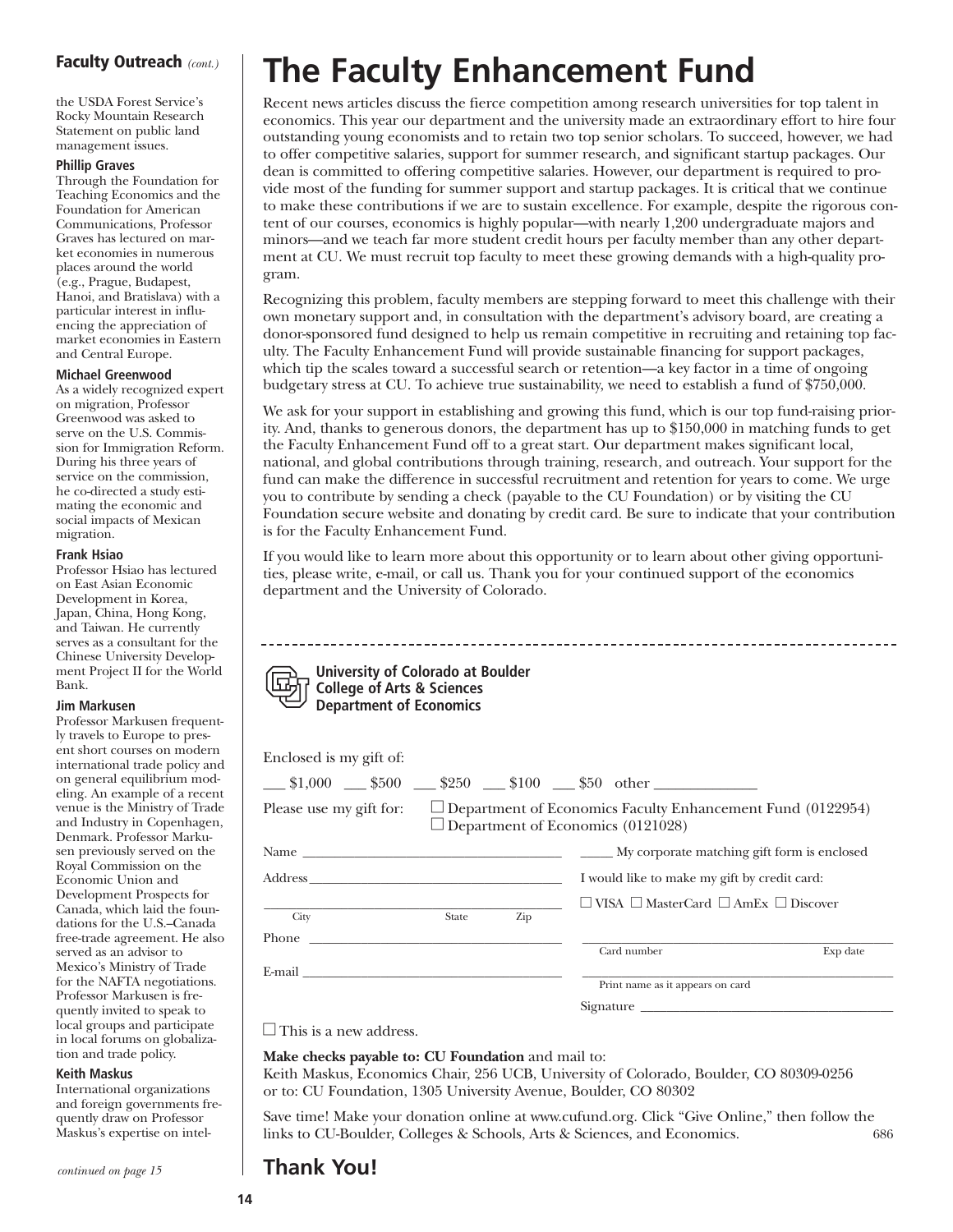# **Department Receives Gift to Commemorate Wyn Owen and the Economics Institute**

The Department of Economics was recently named the recipient of a sizeable endowment from the board of directors of the Economics Institute. As many readers will recall, the Economics Institute provided training in English, economics, business, statistics, and mathematics for thousands of international graduate students and business executives from 1958 to 2001. The EI was founded and directed for many years by Professor Wyn Owen, an emeritus member of our department. Under his leadership, it became the premier institution in the world for providing essential training for international students completing graduate degrees in the United States in economics or business. Unfortunately, changes in the international

business climate in recent years reduced the demand for the EI's services and it closed its doors in late 2001.

The board of directors and the Department of Economics have decided to work together to endow a lasting legacy in honor of Wyn Owen and the Economics Institute. It is certainly appropriate to do so. Wyn is a visionary who was the first to see the importance of such training, and the EI established a global reputation for first-rate preparatory education. Moreover, thousands of EI alumni recall their time in Boulder with fondness and respect. It is a legacy well worth recognizing and perpetuating.

With the gift, the Department of Economics will establish three new academic initiatives. First, each year we will select one or two outstanding students from a developing country who has applied for admission to the doctoral program. We will provide them with a fellowship that will supplement any financial aid offered by the department. The students selected will be designated "Wyn Owen

Graduate Fellows" and would retain this designation throughout their graduate careers. In this way we will continue Wyn's tradition of training graduate students from poor countries in economics.

Second, we will annually select and invite three highly visible scholars, policymakers, or business entrepreneurs who are active in economic development to spend one week in residence at the economics department or business school at CU-Boulder. These "Wyn Owen Visiting Scholars" would give a research seminar in the department (if appropriate), speak in relevant undergraduate classes, and also be available to visit interested local groups in Denver and Boulder. In this program we will concentrate on inviting EI alumni who have achieved positions of prominence in government, academia, and business.

Third, the department will periodically host a conference on economic development and development policy. The conferences will involve young scholars, including graduate students, presenting their research papers. Each conference will have a thematic framework, such as "Development and Labor Markets," "Development under Globalization Pressures," or "Development and Agricultural Policies."

We are grateful to the board of directors of the EI for making this opportunity possible and look forward to working with them to establish the legacy. If readers wish to make contributions to this fund, please send them to the department chair using the address found on page 14 of this newsletter. Mark the contributions for "Economics Institute Endowment."

## **Faculty Outreach** *(cont.)*

lectual property rights and economic development. He has provided policy advice to the governments of Egypt, Indonesia, China, Vietnam, and Lebanon, among others. He has recently written reports for the World Health Organization, the World Intellectual Property Organization, the International Task Force on Global Public Goods, and the United Nations Conference on Trade and Development.

#### **Terra McKinnish**

Due to her expertise on poverty issues, Professor McKinnish was asked to serve on the board of the local food bank and recently completed her term. She was the volunteer coordinator of the local Hunger in America Survey, in which a team of food bank staff and volunteers conducted interviews with food pantry and soup kitchen clients. These interviews were combined with those conducted by other food banks across the country into a national report on hunger in America.

#### **Robert McNown**

Professor McNown has served as an expert witness on the effects of waste site proximity on residential property values. He has served as a visiting professor at several institutions abroad, including the University of Sydney (2003), Peoples' University in Beijing, China (1989), and Tribhuvan University in Kathmandu, Nepal (1979–1981), this last position as a Fulbright lecturer.

#### **Edward Morey**

Professor Morey serves as an advisor to NOAA on Natural Resource Damage Assessments. He has also helped assess the damages from the pollution injuries at a number of large Superfund sites. This work has contributed to cleaning up contaminated rivers in Montana, the Bay of Green Bay, and, he hopes in the future, the Hudson River.

#### **Barry Poulson**

Professor Poulson serves on the Colorado Commission on Taxation and was recently appointed to a state commission to evaluate the state's retirement plan. He has been extremely active in economics education in the state of

*continued on back page*